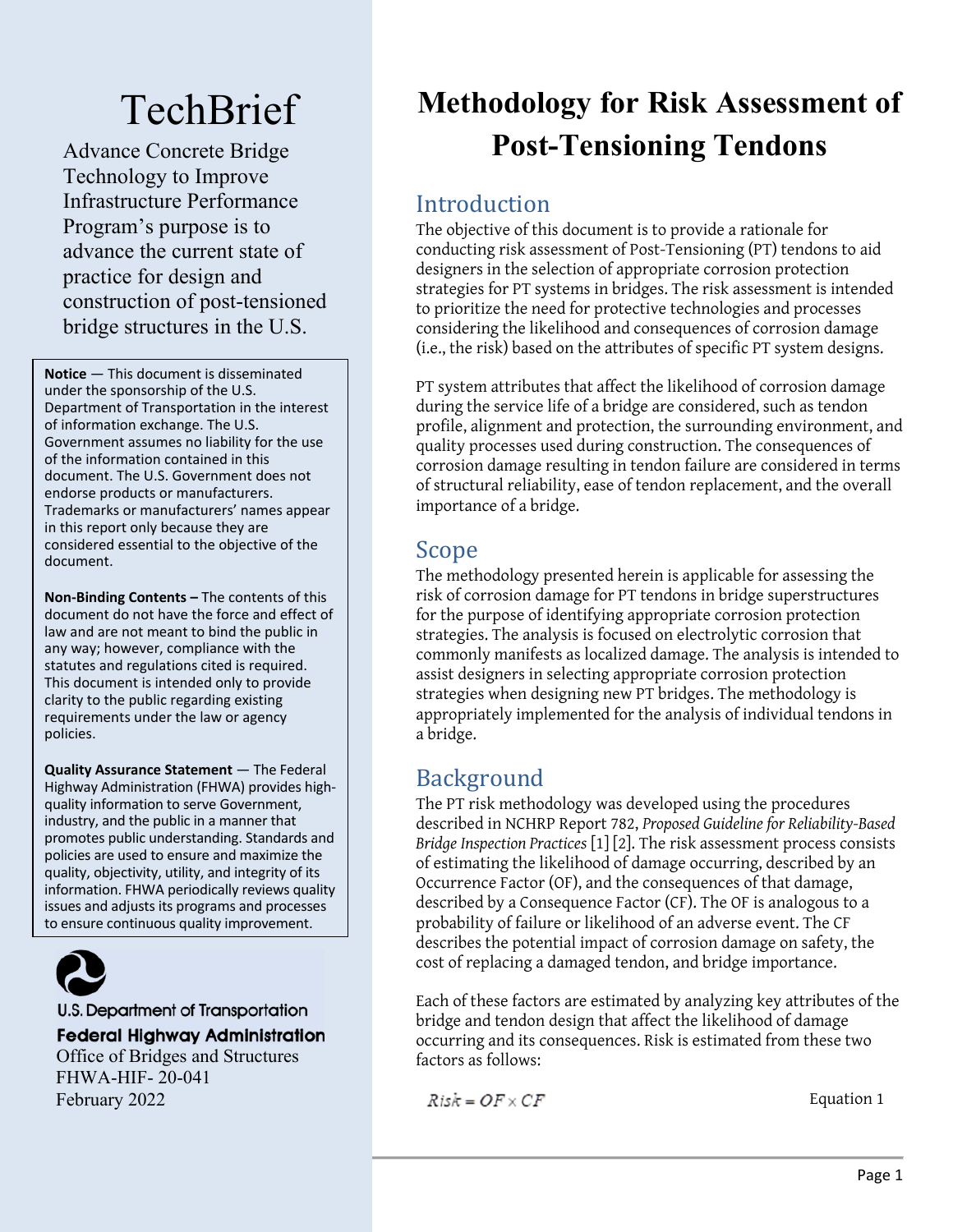The risk calculated from [Equation 1](#page-0-0) provides a relative measure of the risk associated with a given set of attributes for a tendon. This measure of risk can be used to assess the need for action to reduce the likelihood of corrosion damage during the service life of a bridge.

To identify the key attributes of bridge and tendon design that affect the risk of corrosion damage in PT tendons, a Reliability Assessment Panel (RAP) was formed of bridge experts with expertise in the design, inspection, construction, and maintenance of PT bridges. An expert elicitation process was used to identify key attributes that impact the likelihood of corrosion damage developing in a PT tendon and its consequences. The attributes were ranked and used to form a risk model consisting of a quantitative scoring process, as described below, in order to provide an estimate of the OF and the CF.

The OF attributes identified were ranked qualitatively according to their impact on the likelihood of corrosion damage developing during the service life of a bridge. An attribute was ranked "high" if it is expected to have a significant impact on the likelihood of the corrosion damage, "moderate" for a relatively smaller impact, and "low" if it is expected to have minor or no impact. The attribute scoring was initially weighted according to its rank of High, Moderate, or Low as 20, 15, or 10 pts, respectively. Those attributes ranked as "low" impact on the likelihood of corrosion damage occurring in tendons were neglected due to the relatively small influence these attributes would have on the likelihood of corrosion damage. Once the attributes were ranked, criteria were developed to differentiate the scoring of a given attribute based on the engineering judgment of the RAP. Again, a High, Moderate, and Low scales were used to rank these criteria, with "High" indicating a criteria or requirement that most increases the likelihood of damage to be assigned the maximum score (20 or 15 pts), and a rank of "low" indicating a criteria or requirement least likely to increase the likelihood of corrosion damage and receiving a minimum score, typically 0. Criteria ranked as "moderate" are typically assigned 50% of the maximum score given the ranking of the attribute. For example, for the attribute of grout quality, a lower quality grout (e.g., Class A grout) is ranked as "High," and betterquality grout (e.g., Class C grout) was ranked as "low." In this way, higher scores indicate increased likelihood of damage occurring, based on the identified attributes and the rankings. Specific values for individual attributes were subsequently adjusted based on a

sensitivity study and engineering judgement to yield suitable results from the risk model overall.

The values for each relevant attribute are assigned by rating the attribute according to the criteria developed, and results from each attribute are then summed and normalized to estimate the likelihood of damage, described by the OF:

<span id="page-1-0"></span>
$$
OF = \frac{\sum S_i}{\sum S_0}
$$
 Equation 2

where *Si* is the score recorded for each attribute and S0 is the maximum score for each attribute, such that the ratio is a value between 0 and 1. The CF is estimated in a similar manner, with attributes identified by the RAP being ranked and criteria developed to rate the attribute and provide a measure of the potential consequence of corrosion damage causing failure of a tendon.

The resulting OF and CF factors can be used in two ways to characterize the risk of corrosion damage in a tendon. The values can be used to place a particular tendon in the appropriate bin on a risk matrix such as that shown in Figure 1, or the product of the OF and the CF can be used to estimate a quantitative risk value on a scale from 1 to 100.

The OF and CF ratios can be used to locate the analyzed tendon on a risk matrix such as shown in [Figure 1](#page-2-0) by categorizing the likelihood (OF) and the consequence (CF). For the OF, categories of remote, low, moderate or high are used to characterize the likelihood, while categories of low, moderate, high, and severe are used to characterize the consequence for the CF. The factor for appropriate categories is determined by multiplying [Equation 2](#page-1-0) by 4, resulting in values on a scale from 0 to 4. For the OF, values between 0 and 1 are identified as "Remote," meaning the likelihood of damage is estimated to be remote, given the attributes and criteria. Values 1 or greater but less than 2 are ranked as "Low," and so on. The CFs are categorized in a similar manner based on the CF attributes. This provides a simple methodology for categorizing the likelihood of corrosion damage and its consequences by locating a given tendon in a particular bin on the risk matrix. Decisions regarding suitable actions are then based on the location on the risk matrix, with bins tending toward the upper right indicating higher risk and bins tending toward the lower left are lower risk.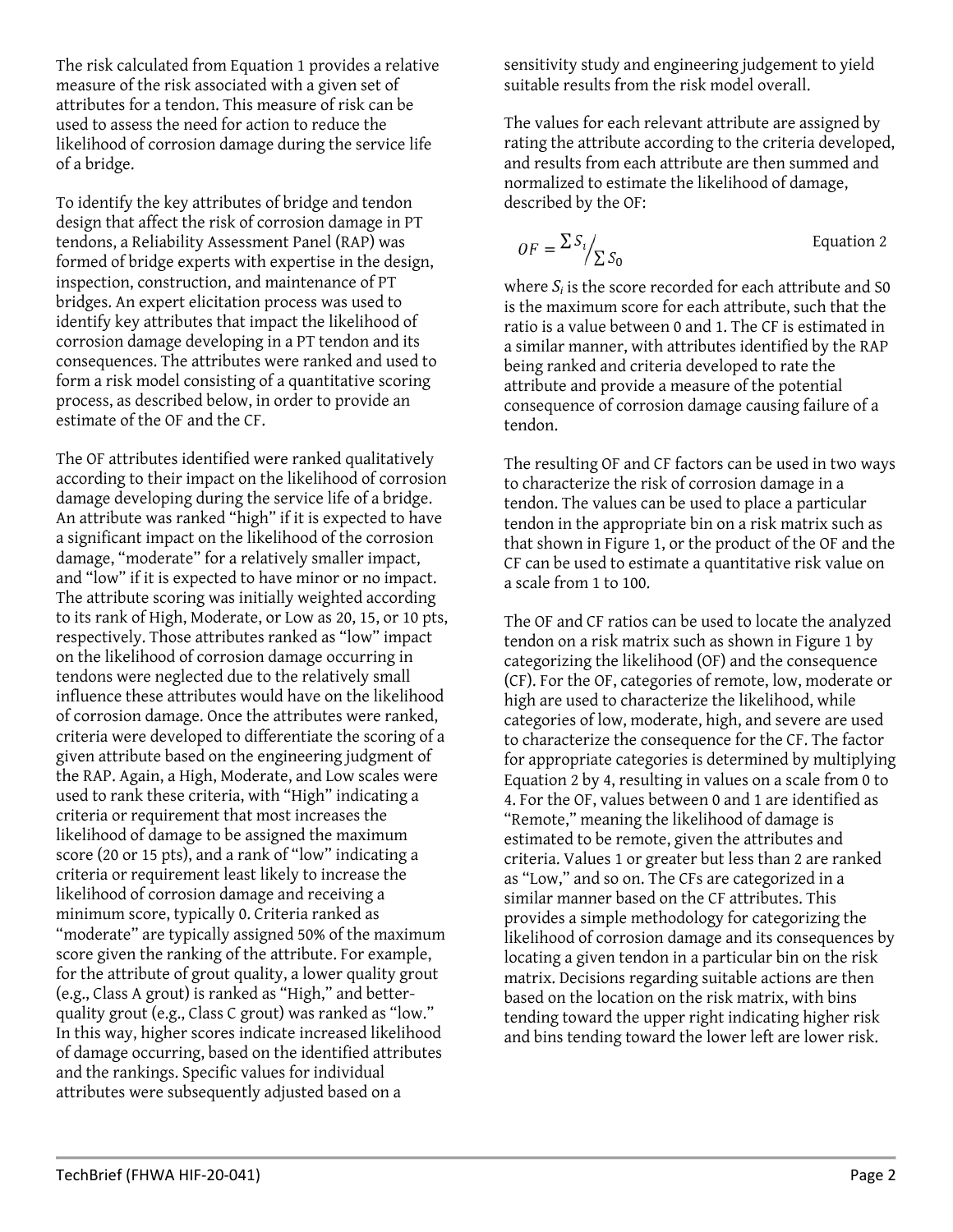

<span id="page-2-0"></span>**Figure 1 Illustration. Example risk matrix showing likelihood and consequence levels.**

The ratios can also be applied directly to provide a risk estimate on a continuous scale using the equation:

 $R = OF \times CF \times 100$ 

<span id="page-2-2"></span>Equation 3

where R is a relative risk value, or risk factor, on a scale from 1 to 100.

In either case, decisions based on the risk analysis are subjective and based on engineering judgement, and threshold values or ranges must be selected to support decision making. When using the risk matrix, individual bins are identified as different levels of risk as suggested by the different colors shown in [Figure 1.](#page-2-0) When using a continuous scale from 1 to 100, threshold values must be selected to characterize the level of risk. Specific recommendations for characterizing the risk for tendons are described in this TechBrief.

During the development of this methodology, the expert elicitation procedures from Report 782 were used to identify key attributes of PT bridges that affect the likelihood of corrosion damage in tendons and its consequences. The mechanisms or means by which corrosion damage might be initiated were identified by the RAP and described as *damage mechanisms*. One purpose of defining the damage mechanisms is to support the expert elicitation process overall by illustrating areas requiring focus, and for which different characteristics (i.e., attributes) have an impact on the likelihood of the corrosion damage. In this way, the key attributes that affect the likelihood of corrosion

damage were identified and described with appropriate criteria. The RAP also considered the impact, i.e., the consequences, associated with corrosion damage that results in a tendon failure. The following section describes the damage mechanisms identified by the RAP and criteria for key attributes related to both the OF and the CF.

### PT RAP Processes

The risk assessment conducted by the RAP identified damage mechanisms that affect the likelihood of corrosion damage in PT tendons. The identified damage mechanisms are vulnerabilities of the design or construction process that have a significant impact on the likelihood of corrosion damage. The damage mechanisms identified by the RAP are shown in [Table 1.](#page-2-1) The identified damage mechanisms included breaching of a duct or anchorage that would allow the ingress of water and corrosive agents into the duct. The quality of the construction and workmanship was also identified as affecting the likelihood of developing corrosion damage. The aggressiveness of the environment, the adequacy of the specification and detailing, the quality of materials used, and the potential for grout voids to form in the duct were each identified by the RAP, as shown i[n Table 1.](#page-2-1)

<span id="page-2-1"></span>

| Table 1. Damage mechanisms identified by the RAP. |  |  |  |  |  |
|---------------------------------------------------|--|--|--|--|--|
|---------------------------------------------------|--|--|--|--|--|

| <b>Damage Mechanism</b>                 |  |
|-----------------------------------------|--|
| Breached duct or anchorage              |  |
| Construction and workmanship quality    |  |
| Environment                             |  |
| Inadequate specifications and detailing |  |
| Poor or improper materials              |  |
| Grout voids                             |  |

Attributes were identified that correspond to one or more of these damage mechanisms. These attributes are characteristics of the design, loading, materials, and construction processes planned for a given PT system. *Design* attributes are typically characteristic of the design, such as the tendon profile or anchorage protection strategy. *Loading* attributes included externally applied loads such as the anticipated macroenvironment in which the bridge will be constructed or the micro-environment surrounding a particular detail, such as an anchorage positioned near a joint that may be directly exposed to deicing chemicals. *Material* attributes were generally related to the grout used to protects strands from corrosion in the ducts, and *construction processes* included procedures and specifications to be applied during construction and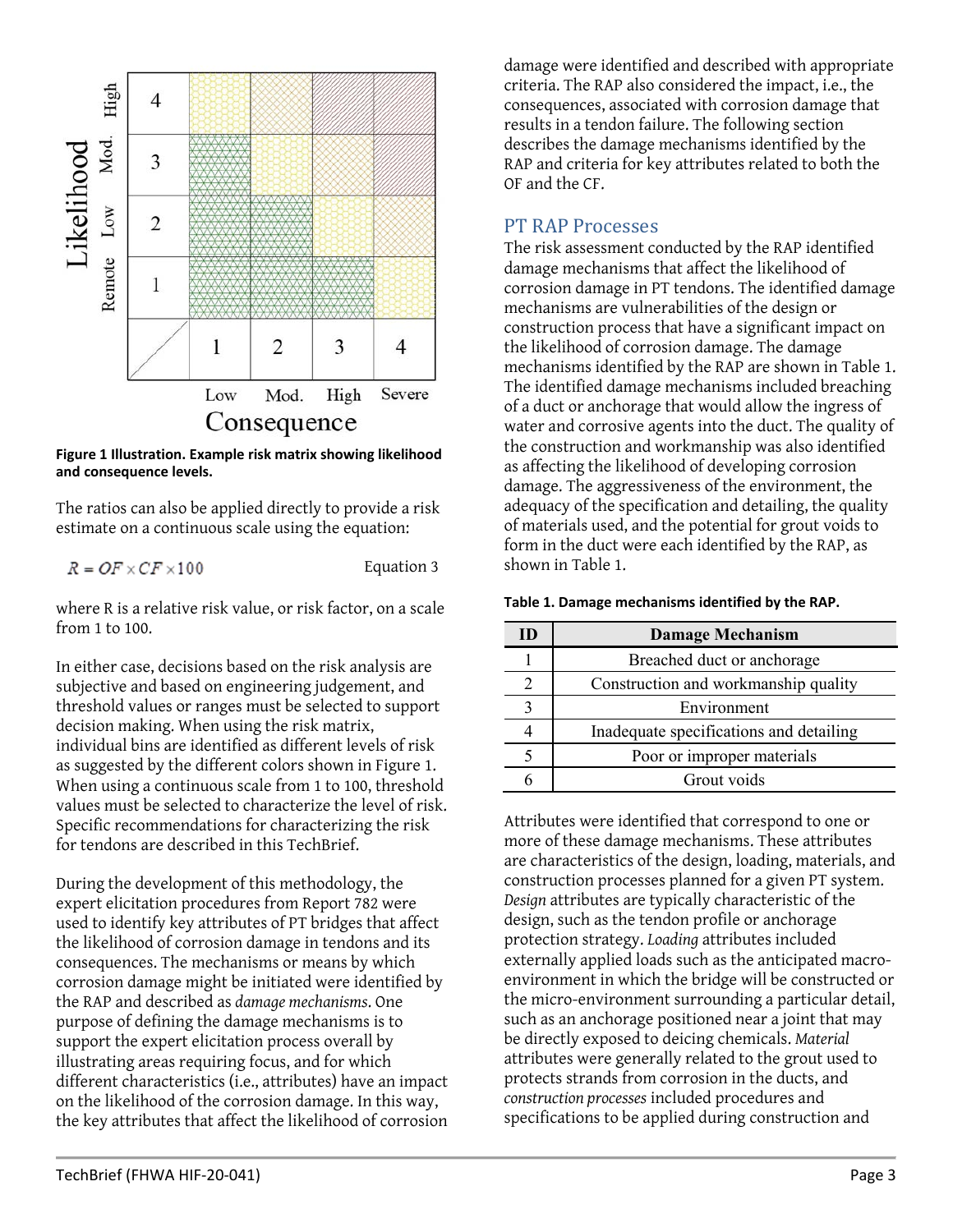the level of quality assurance. Attributes related to the procedures and specifications are generally related to the non-regulatory specifications produced by the Post-Tensioning Institute (PTI) and the American Segmental Bridge Institute (ASBI):

- PTI/ASBI M50.3–19, "Specification for Multistrand and Grouted Post-Tensioning" [2]
- PTI M55.1–19, "Specification for Grouting of Post-Tensioned Structures" [3]

The attributes identified were ranked according to the impact of each attribute on the likelihood of corrosion damage as a result of the identified damage mechanism. Criteria were developed to differentiate the scoring of a given attribute based on the engineering judgment of the RAP. Certain criteria were identified as *screening* criteria that identify characteristics that make the likelihood of corrosion damage occurring unusually high, such that the application of the developed risk model is inappropriate. In the analysis, two screening criteria were identified; the use of dry joints in segmental construction and duct vents located in the bridge deck

without PTI/ASBI M50 or PTI M55-specified sealing procedures. In both cases, it was considered that these attributes made the likelihood of corrosion damage occurring unusually high such that application of the risk model was unnecessary. Attributes that describe the likely consequence of a tendon failure due to corrosion damage were also identified and ranked through the RAP process.

The following sections describe the purpose of each attribute, its relative ranking, and the criteria identified by the RAP for each attribute.

# Risk Model Attributes

The risk assessment process was used to identify and prioritize attributes that contribute to the risk of corrosion damage in tendons. The document includes the attributes identified and ranked by the RAP for both the likelihood and consequences of damage.

The risk model considers 19 separate attributes that are numbered A1 thru A19 as shown in [Table 2.](#page-3-0) 

<span id="page-3-0"></span>

| <b>Attribute</b> | No.            | <b>Attributes</b>                        | Rank      |
|------------------|----------------|------------------------------------------|-----------|
| PT Tendon        | A1             | Tendon Length                            | High      |
| and Profile      | A2             | <b>Tendon Vertical Profile</b>           | Very High |
|                  | A <sub>3</sub> | <b>Tendon Curvature</b>                  | High      |
|                  | A <sub>4</sub> | Profile Conflict Avoidance               | Moderate  |
| PT Tendon        | A <sub>5</sub> | Cold Joints, Precast Segments            | High      |
| Joint and        | A <sub>6</sub> | Cold Joint, Cast-in-Place (CIP) Segments | Moderate  |
| Closure          | A7             | <b>Closure Pours</b>                     | High      |
| PT System        | A8             | Anchorage Protection, Interior           | Moderate  |
| Materials and    | A <sub>9</sub> | Anchorage Protection, Exposed            | High      |
| Components       | A10            | Venting Protection                       | High      |
|                  | A11            | <b>Grout Material Performance</b>        | High      |
|                  | A12            | Materials Specification                  | Moderate  |
|                  | A13            | Venting                                  | High      |
|                  | A14            | Use of Diabolos                          | High      |
| PT Installation  | A15            | <b>Construction Quality</b>              | High      |
| Quality          | A16            | <b>Quality Assurance</b>                 | Moderate  |
|                  | A17            | <b>Grouting Procedures</b>               | High      |
| Environmental    | A18            | Macro Environment                        | Very High |
|                  | A19            | Micro or Local Environment               | High      |

**Table 2. Attributes and associated ranks identified by the RAP.**

The attributes are organized into five categories for convenience, including PT Tendon and Profile Attributes that describe design characteristics of the tendon being analyzed. PT Joint and Closure Attributes describe the attributes associated with joints between segments and the characteristics and number of closure pours traversed by the tendon. PT System Materials and Components Attributes describe the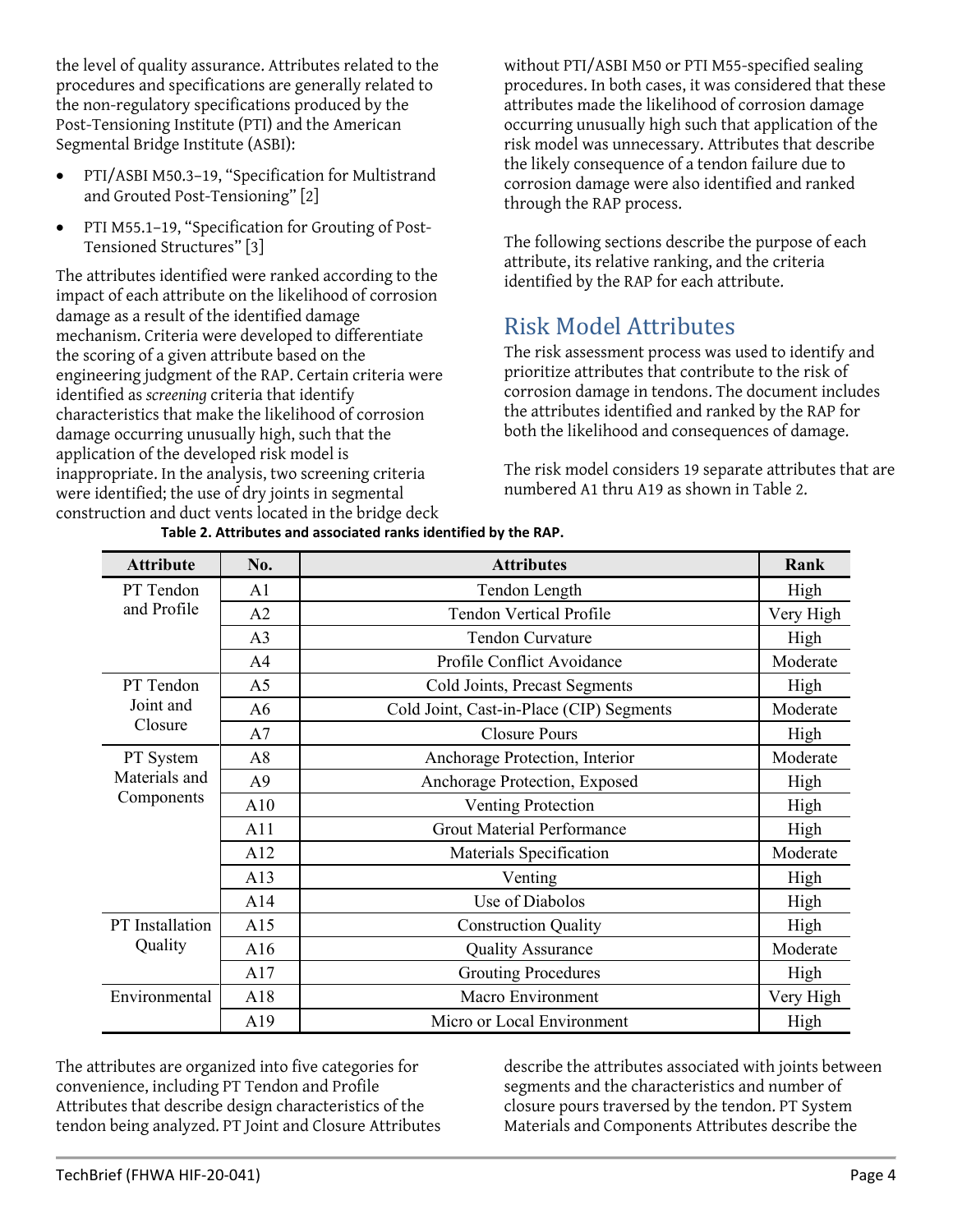levels of protection provided at anchorages and vents, grout materials used, handling and storage of grout materials, location of vents relative to high points along a tendon, and the use of diabolos for external PT applications. PT Installation Quality Attributes describe the certification and specifications planned for construction and the procedures used to install grout. Environmental Attributes describe the ambient environment in which a bridge is to be constructed (macro-environment) and localized exposures to aggressive environmental conditions (micro- or local environment) such as may occur when a tendon anchorage is directly below and expansion joint or otherwise experiences localized exposure to water and corrosive agents.

The priority rank (i.e., High, Moderate) of each attribute is also shown in the table. Attributes ranked "Low" were not included in the model due to their relatively smaller impact on the likelihood of corrosion damage. Each attribute was assigned an alpha-numeric code (e.g., A1, A2, etc.) for organizational purposes.

There are three attributes used to characterize the consequences of corrosion damaged tendons in posttensioned bridges as shown in [Table 3.](#page-4-0) Of the three consequence attributes, one describes the importance of tendons in terms of structural reliability, one describes the ease of replacement (i.e., potential cost), and one refers to the importance of the bridge itself in terms of the transportation network. The latter was characterized as "optional," indicating that bridge owners/designers may choose not to consider this in the analysis.

| No.       | <b>Attribute</b>                | Rank     |
|-----------|---------------------------------|----------|
| C1        | Tendon Importance, System Level | High     |
| $C\prime$ | Ease of Tendon Replacement      | High     |
| CЗ        | Bridge Importance               | Optional |

<span id="page-4-0"></span>**Table 3. Consequence attributes identified by the RAP.**

## Adoption of Current Specifications

The risk model considers the partial or total adoption of two key voluntary specifications that describe current state-of-the-practice for construction of durable post-tensioned bridges.

- PTI/ASBI M50.3-19, "Specification for Multistrand and Grouted Post-Tensioning," [2]
- PTI M55.1-19, "Specification for Grouting of Post-Tensioned Structures." [3]

The adoption of some or all portions of these specifications is known to vary among different bridge owners, with some owners adopting these specifications in full, while others may adopt only portions of the specifications or utilize owner-specified requirements that may differ. Users should consider the extent to which the PTI/ASBI specifications are implemented or required within the design process. A number of attributes that contribute to the risk of corrosion damage in post-tensioned bridge construction are mitigated through implementation of these specifications.

# Attributes Descriptions

The following section describes the attributes in the risk model for corrosion damage in PT tendons. Criteria for differentiating attribute scoring are also shown, along with the values determined for each of the criteria. Commentary related to the risk analysis and attribute descriptions are provided where appropriate. The attributes are grouped in five categories as shown i[n Table 2.](#page-3-0)

*Commentary – Grout Voids: Attributes related to the formation of grout voids are located in different general categories of attributes. Increased likelihood of voids in the installed grout increases the likelihood of corrosion damage occurring at the location of the void. Grout voids provide areas for water and corrosive agents to collect and/or the tendons materials to be exposed to atmospheric corrosion. In addition, the grout / tendon interface at the void can be affected by localized corrosion due to the presence of moisture and oxygen, which may be accelerated due to shifts in the pH content of segregated grout at the interface. The attributes associated with the likelihood of grout voids forming include characteristics of the tendon geometry, methods materials, and procedures used for grout installation, and the use of proper venting to prevent void formation. As a result, attributes related to grout voids are distributed into different general attribute categories.*

# PT Tendon and Profile Attributes

**A1 Tendon Length (H):** Increased tendon length creates an increased likelihood that grout voids may be formed, particularly at intermediate high points. Tendon and grout installation are more challenging for a longer tendon as compared with a shorter tendon; tendons in excess of 500 ft in length can be especially difficult to grout without voids, segregation, or development of soft grout [\(Table 4\)](#page-5-0).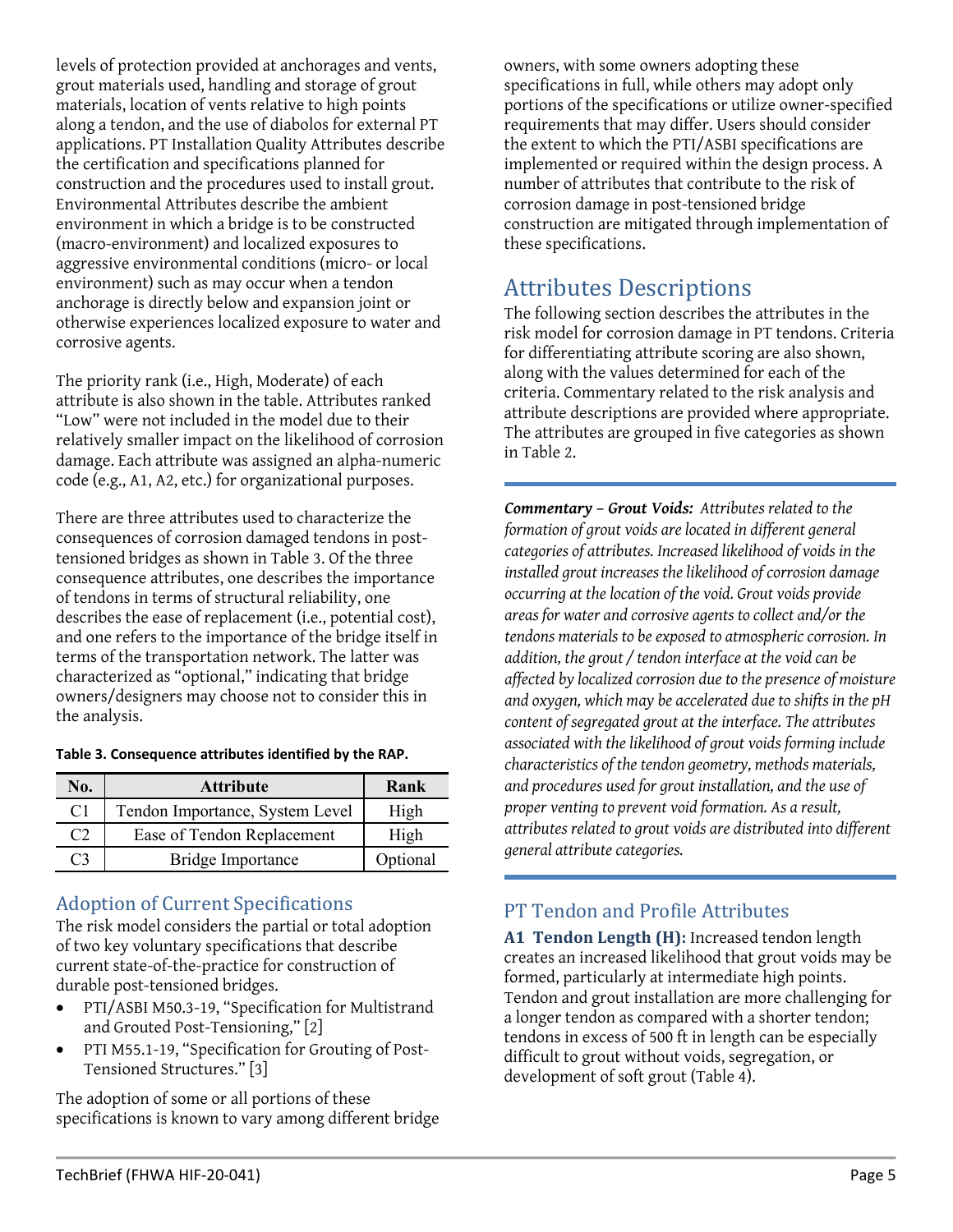<span id="page-5-0"></span>**Table 4. Criteria for A1, Tendon Length.**

| <b>Criteria</b>                     | Rank     | <b>Score</b> |
|-------------------------------------|----------|--------------|
| Tendon length $< 100$ ft            | Low      |              |
| Tendon length $\geq$ 100 to <500 ft | Moderate | 10           |
| Tendon length $\geq 500$ ft         | High     | 20           |

**A2 Vertical Profile (VH):** High and low points along a continuous tendon create a more challenging grouting process and increase the likelihood that voids could form in the high point areas and near anchorages. Tendons with a straight or nearly straight profile have a reduced risk of the voids forming compared with tendons with a high profile. A rank of "low" is assigned for a tendon with 24 inches or less of vertical profile and a rank of "High" is assigned for tendons with more than 6 ft of vertical profile, based on engineering judgement characteristics per PTI M55 4.4.8.2 – Schupack pressure bleed test. As a result of the known challenges for preventing grout voids in tendons with large vertical profile variations, the scoring values assigned for "moderate" and "high" are set at 20 and 40 pts, respectively [\(Table 5\)](#page-5-1).

#### <span id="page-5-1"></span>**Table 5. Criteria for A2, Vertical Profile.**

| Criteria                                           | Rank     | <b>Score</b> |
|----------------------------------------------------|----------|--------------|
| Tendons with $\leq 24$ in. profile                 | Low      |              |
| Tendons with $> 24$ in, and<br>$\leq 6$ ft profile | Moderate | 20           |
| Tendons with $> 6$ ft profile                      | High     |              |

*Commentary – Tendon Geometry: Attributes A1 and A2 address tendon geometric characteristics of vertical profile and length. Generally, the likelihood of grout voids forming is increased for long tendons with large vertical profile as compared with short tendons with large vertical profile. The likelihood of a grout void forming is lowest for short, straight tendons.*

**A3 Tendon Curvature (H):** The tendon curvature attribute describes the risk associated with excessive tendon curvature. Tendon curvature increases the likelihood of incomplete grouting or breaching of the duct due to construction errors, damage such as abrasion, or kinking of the duct. Specified minimum radius of bending requirements of the specific PT system in use must be met to consider this attribute. If the minimum radius requirements are not met, the risk of duct breaching is assumed to be high [\(Table 6\)](#page-5-2).

#### <span id="page-5-2"></span>**Table 6. Criteria for A3, Tendon Curvature.**

| Criteria                                          | Rank     | <b>Score</b> |
|---------------------------------------------------|----------|--------------|
| Straight tendons                                  | Low      |              |
| Minimum radius of bending<br>requirements met     | Moderate | 15           |
| Minimum radius of bending<br>requirements not met | High     | 20           |

**A4 Profile Conflict Avoidance (M):** This attribute is intended to capture the increased risk of duct and anchorage breach when there are conflicts in the location of ducts and reinforcement during the construction of PT bridges. The use of integrated (i.e., three-dimensional) drawings and careful conflict reviews during the design phase can help reduce the risk of geometric conflicts in construction. The use of proven, constructible details, proper spacing and careful local zone detailing near anchorages can reduce the likelihood of conflicts and improve constructability. Geometric conflicts can lead to misplaced ducts, unexpected stresses acting on ducts, unanticipated alignment issues, etc. that may increase the likelihood of a breach [\(Table 7\)](#page-5-3).

#### <span id="page-5-3"></span>**Table 7. Criteria for A4, Profile Conflict.**

| Criteria                                                                                      | Rank | <b>Score</b> |
|-----------------------------------------------------------------------------------------------|------|--------------|
| High level of detailing to avoid<br>geometric conflicts, use of<br>standard or proven designs | Low  |              |
| Limited or undesirable<br>detailing                                                           | High | 15           |

## PT Tendon Joint and Closure Attributes

**A5 Cold Joints (Precast) (H):** If a bridge is constructed using precast components with untreated, dry joints, the risk associated with moisture breaching the duct is high, because the level of protection offered by sealing the joint to preclude the entry of water and corrosive agents is not present. Therefore, if dry joints were planned, which is not accepted practice currently, the likelihood of corrosion damage would be assumed to be high and the OF value placed at 1.0. For sealed joints traversed by duct, this attribute depends on the use of duct couplers to ensure water tightness of the duct at the joint. Plastic ducts without suitable couplers at the joint and metal ducts with or without couplers both rated as high [\(Table 8\)](#page-6-0).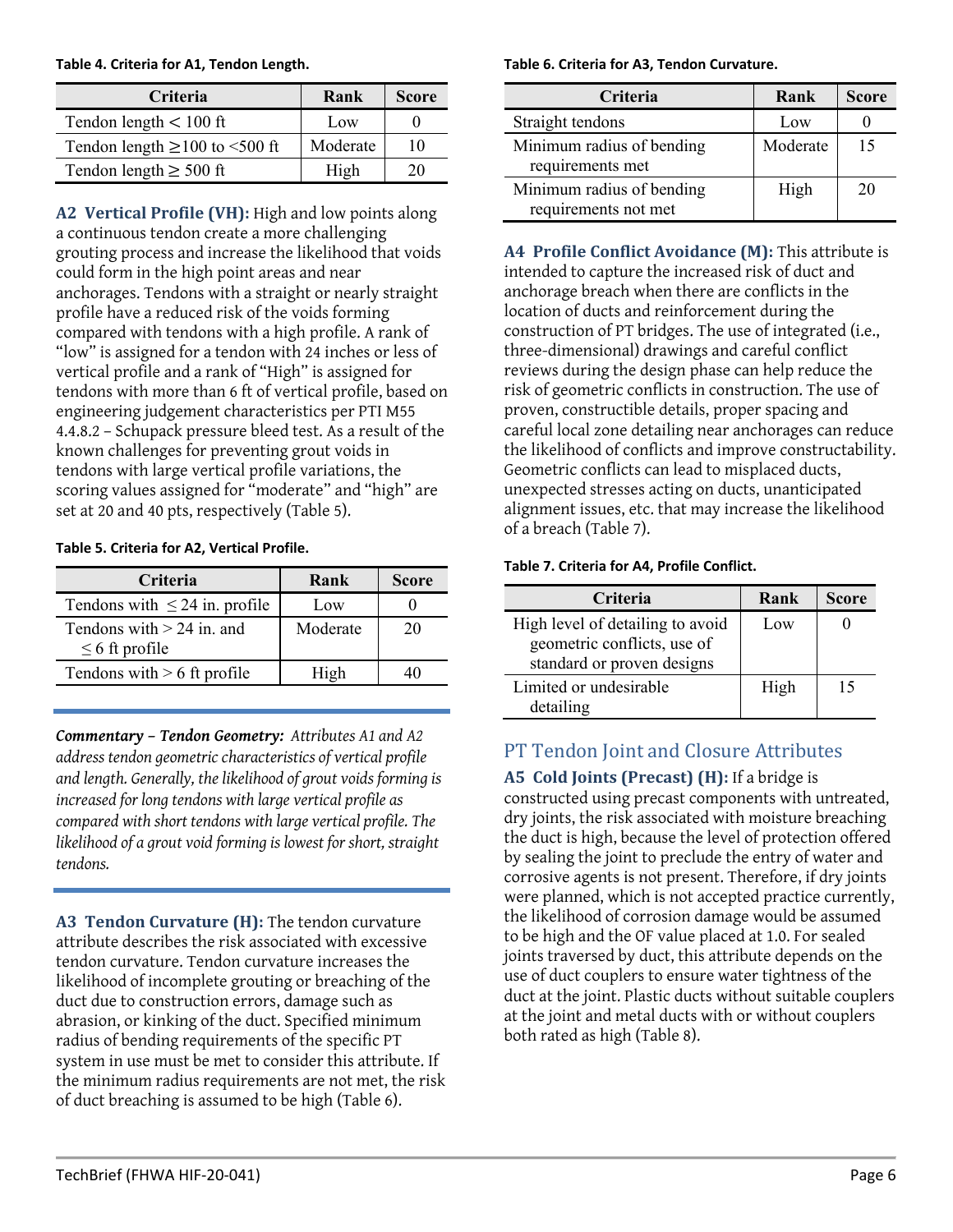<span id="page-6-0"></span>**Table 8. Criteria for A5, Cold Joints (precast).**

| <b>Criteria</b>                                                  | Rank     | <b>Score</b> |
|------------------------------------------------------------------|----------|--------------|
| Continuous plastic duct or<br>bridge without segmental<br>joints | Low      |              |
| Plastic ducts that include a<br>duct coupler at joints           | Moderate |              |
| Plastic ducts without duct<br>coupling or metal ducts            | High     | 20           |
| Dry joints <sup>1</sup>                                          | Screen   |              |

<sup>1</sup> Not accepted practice

**A6 Cold Joints (Cast-in-Place) (M):** For cast-in-place (CIP) construction, where construction practices typically include casting fresh concrete against previously cast concrete, the likelihood of duct breach is increased for metal ducts as compare with plastic ducts. This is due to the potential for duct breach associated with the seam in a metal duct and loss of duct section due to corrosion that may provide a pathway for water and corrosive agents to penetrate the duct. Plastic ducts that are continuous across the construction joints provide increased protection as compared with plastic ducts with coupling at the joint [\(Table 9\)](#page-6-1).

#### <span id="page-6-1"></span>**Table 9. Criteria for A6, Cold Joints (CIP).**

| Criteria                                              | Rank     | <b>Score</b> |
|-------------------------------------------------------|----------|--------------|
| Continuous plastic ducts or<br>bridge without joints  | Low      |              |
| Plastic ducts that include a<br>duct coupler at joint | Moderate | 7.5          |
| Plastic ducts without duct<br>coupling or metal ducts | High     | 15           |

**A7 Closure Pours (H):** The likelihood of water ingress into a duct can be increased by the construction joints introduced at closure pours, especially when there is inadequate clearance provided at the closure pour. Adequate clearance is necessary to allow for the installation of duct couplers. Recommended or required additional clearance allows for the installation of heat shrink to ensure the connection is water-tight. Adequate clearance is also needed to ensure alignment of tendon ducts and make alignment adjustments if needed. For metal ducts, the seam in the duct provides a pathway for ingress of water and corrosive agents regardless of the adequacy of the spacing at the closure pour [\(Table 10\)](#page-6-2).

#### <span id="page-6-2"></span>**Table 10. Criteria for A7, Closure Pours.**

| Criteria                                                                                                      | Rank     | <b>Score</b> |
|---------------------------------------------------------------------------------------------------------------|----------|--------------|
| Adequate spacing for plastic duct<br>couplers, recommended<br>clearance, and resolving<br>alignment           | Low      |              |
| Adequate spacing for plastic duct<br>couplers and recommended<br>clearance, minimal spacing for<br>alignment  | Moderate | 10           |
| Inadequate spacing for plastic duct<br>couplers and recommended<br>clearance, or metal ducts of any<br>design | High     | 20           |

If a given tendon traverses multiple closure pours, the likelihood of a duct being breached will be increased. To reflect the increased likelihood, additional points are assigned if there are more than 2 closure pours along the length of the tendon being analyzed. The number of points assigned depends on the value of A7; 50% of the value of A7 should be added if there are three or four closure pouts, and 100% added if there are more than four closure pours along the length of the tendons, as shown in [Table 11.](#page-7-0)

*Commentary – Cold Joints: The attribute of cold joints describes the resistance of the joint treatment to the entry of corrosive materials. This attribute has been divided to differentiate precast construction from cast-in-place (CIP) construction. For precast construction, joint treatments would typically include the application of a sealing material on the joint between precast surfaces and may include couplers to join ducts between adjacent segments. For CIP construction the joint consists of casting fresh concrete against previously cast concrete, and duct may extend across this interface or may be joined by couplers. The likelihood of duct breaching was generally considered greater for a joint in precast construction as compared with CIP construction. For this reason, attribute A5 Cold Joints (Precast) is assigned a maximum score of 20 pts while attribute A6 Cold Joints (CIP) is assigned a maximum value of 15 pts. A risk model for a tendon should include either A5 or A6, but not both. If construction includes both precast sections and CIP sections, A5 should be used.*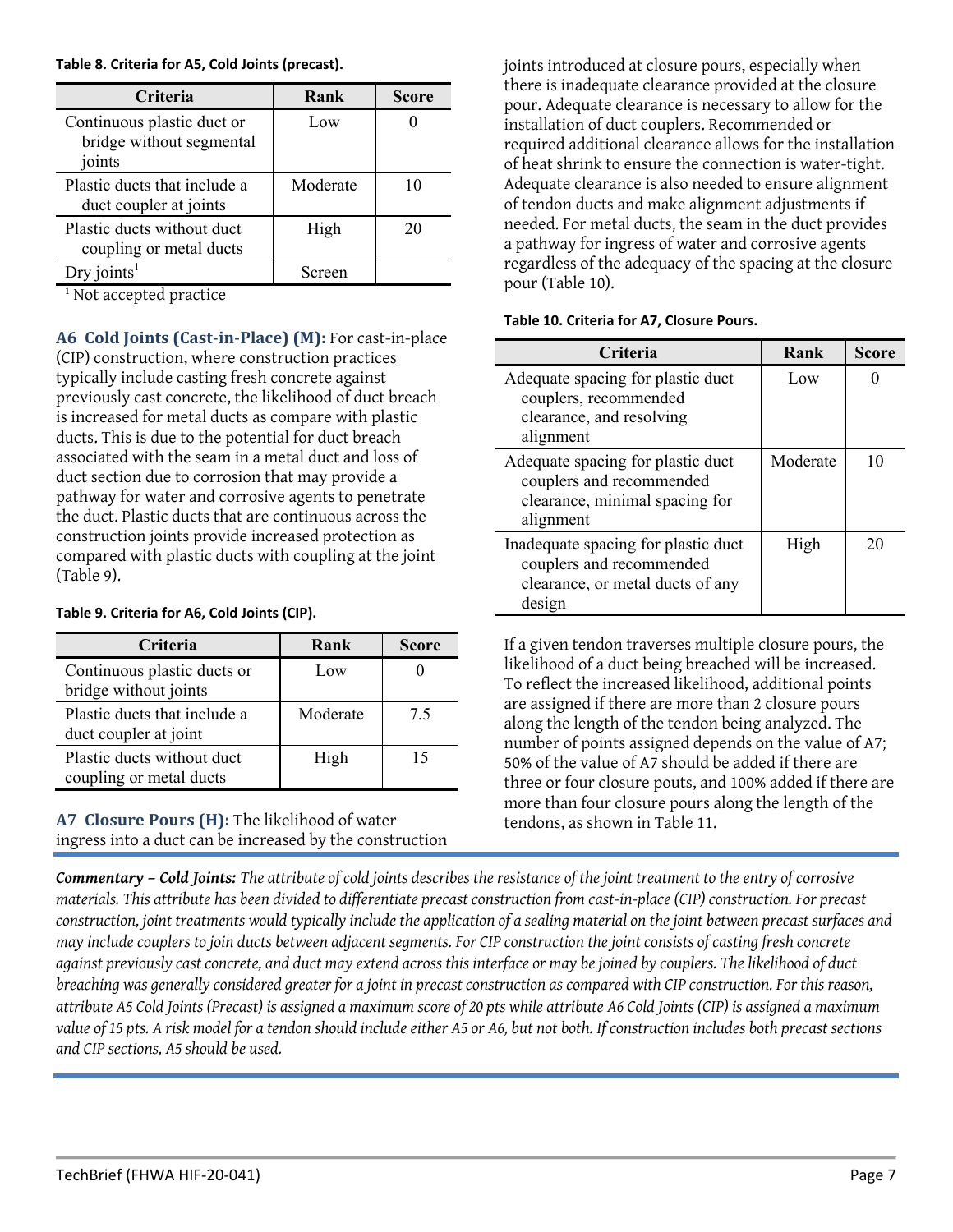<span id="page-7-0"></span>**Table 11.Additional points assigned to express increased likelihood from traversing multiple closure pours.**

| Number of            | <b>Added points</b> |         |  |
|----------------------|---------------------|---------|--|
| <b>Closure pours</b> | <b>A7 Moderate</b>  | A7 High |  |
| $1 - 2$              |                     |         |  |
| $3 - 4$              |                     | l ()    |  |
| $^{1+}$              |                     |         |  |

### PT Materials and Components Attributes

**A8 Anchorage Protection, Interior (H):** This attribute is assigned for anchorages that are enclosed within the structure [\(Table 12\)](#page-7-1). Interior anchorages are located inside a box girder where the enclosure provides the first layer of protection from the intrusion of the water and corrosive agents. Adequate drainage is required. If adequate drainage is not provided, attribute A9 should be used. The likelihood of corrosion damage during the service life of the bridge may increase, making inadequate drainage a screening criterion. Additional layers of protection could include grout, permanent heavy-duty sealed grout cap, an applied coating, and a pourback (PL-2) (See PTI/ASBI M50 Section 3.0, Appendix A) .

#### <span id="page-7-1"></span>**Table 12. Criteria for A8, Anchorage Protection, Interior.**

| Criteria                             | Rank     | <b>Score</b> |
|--------------------------------------|----------|--------------|
| Four or more layers of<br>protection | Low      |              |
| Three layers of<br>protection        | Moderate | 10           |
| Two layers of protection             | High     | 20           |
| Inadequate drainage<br>provided      | Screen   |              |

**A9 Anchorage Protection, Exposed (H):** This attribute is assigned for anchorages that are not fully enclosed within the structure, such as at an expansion joint, between segments , or at the exterior face of a post-tensioned element [\(Table 13\)](#page-7-2). Four possible layers of protection include grout, permanent heavy-duty sealed grout cap, an applied coating, and a pourback. (See PTI/ASBI M50 Section 3.0, Appendix A). For anchorages located between segments, layers of protections could include grout, permanent heavy-duty sealed grout cap, a pourback, and sealer or coating applied to the surface of the segment and covering any outlets (PL-2).

### <span id="page-7-2"></span>**Table 13. Criteria for A9, Anchorage Protection, Exterior.**

| <b>Criteria</b>                         | Rank     | <b>Score</b> |
|-----------------------------------------|----------|--------------|
| Four layers of protection               | Low      |              |
| Three layers of protection              | Moderate |              |
| Less than three layers of<br>protection | High     | 20           |

*Commentary –Anchorages: Attributes A8 and A9 describe the layers of protection for anchorages at either end of the tendon. If both ends of the tendon are inside the enclosure of the structure, attribute A8 should be used. If either or both of the anchorages is not enclosed within the structure, A9 should be used. Anchorage located on the faces between segments should be rated using A9.*

**A10 Venting Protection (H):** This attribute considers the sealing of grout inlet/outlet locations along the duct [\(Table 14\)](#page-8-0). The venting protection system should be according to the PTI/ASBI M50 / PTI M55 specification PL-2 to ensure a permanent leaktight barrier. If this specification is not used in design and constructing the PT venting system or the design is according to PL-1 then a leak-tight barrier is not ensured and the likelihood of breaching of the duct is increased. The criteria reflect the generally increased likelihood of metal ducts being breached as compared with a plastic ducts. If the venting protection system follows the recommendation of the PTI/ASBI M50/ PTI M55 PL-2 specifications, the risk of breach due to the venting protection system is considered low regardless of the duct material.

If such grout inlet/outlets are located in the deck where exposure to water and corrosive agents is high and PTI/ASBI PL2 is not specified, then the likelihood of corrosion damage is very high regardless of other attributes of the PT system, and therefore, such circumstances are a screening criterion. In such a case, the OF should be assumed to be 1.0 (PTI/ASBI M50 sections 4.3, 9.9, App. A, PTI M55 section 5.6).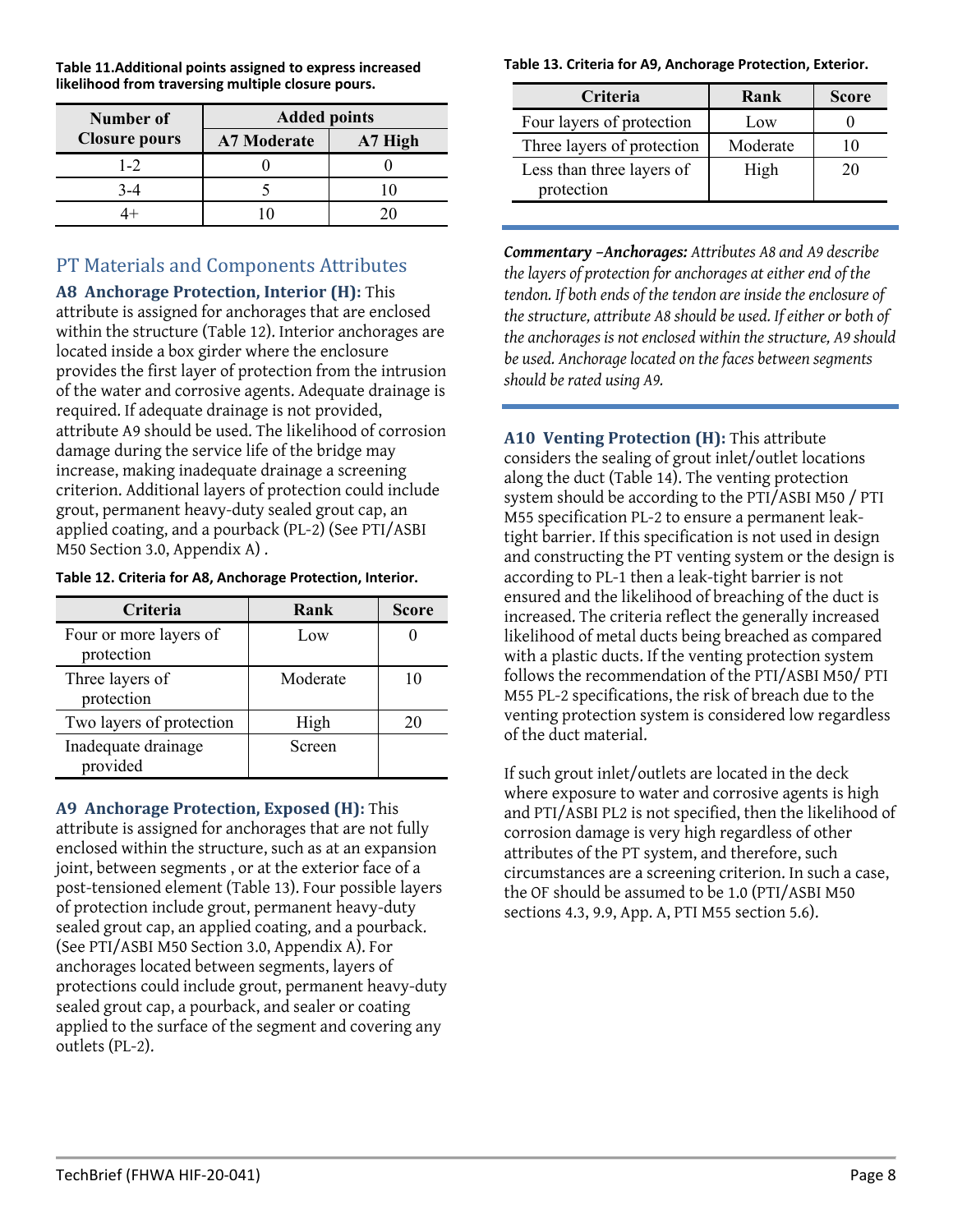<span id="page-8-0"></span>**Table 14. Criteria for A10, Venting Protection.**

| Criteria                                                                            | Rank     | Score |
|-------------------------------------------------------------------------------------|----------|-------|
| PTI/ASBI M50, PTI M55 PL-2<br>is specified                                          | Low      |       |
| Venting other than deck, plastic<br>ducts, and PTI/ASBI M50,<br><b>PTI M55 PL-1</b> | Moderate | 10    |
| Venting other than deck, metal<br>ducts, and PTI/ASBI M50,<br><b>PTI M55 PL-1</b>   | High     | 20    |
| Venting in deck and PTI/ASBI<br>M50, PTI M55 PL-2 not<br>specified                  | Screen   |       |

**A11 Grout Material Performance (H):** The grout material quality attribute is intended to reflect the increased likelihood of corrosion damage due to poor quality grout [\(Table 15\)](#page-8-1). Grout quality issues such as excessive grout bleed, bleed pockets, segregation, or formation of soft grout are considered by this attribute. For external tendons where venting of high points is restricted, susceptibility to voids is increased. For this reason, external tendons have a higher point value when low quality grouts are used (PTI M55.1-19, section 3.3).

<span id="page-8-1"></span>

|  | Table 15. Criteria for A11, Grout Material Performance. |  |  |
|--|---------------------------------------------------------|--|--|
|--|---------------------------------------------------------|--|--|

| Criteria      | Rank     | <b>Score</b>    |                 |
|---------------|----------|-----------------|-----------------|
|               |          | <b>Internal</b> | <b>External</b> |
| Class C grout | Low      |                 |                 |
| Class B grout | Moderate |                 | 15              |
| Class A grout | High     | 20              |                 |

**A12 Materials Specification (M):** This attribute is intended to characterize the increased risk associated with improper handling of grout materials prior to installation and/or the use of non-standard duct materials [\(Table 16\)](#page-8-2). Proper handling of grout includes suitable storage conditions for the grout in terms of temperature, humidity, and coverage. This attribute also addresses the improved quality obtained through testing, traceability, and other requirements described in the PTI/ASBI M50, PTI M55 specifications (PTI/ASBI M50, Sections 4.0, 8.0, PTI M55, section 2.0, 5.0).

<span id="page-8-2"></span>**Table 16. Criteria for A12, Materials Specification.**

| <b>Criteria</b>                                                              | Rank | <b>Score</b> |
|------------------------------------------------------------------------------|------|--------------|
| PTI/ASBI M50, PTI M55 specified for<br>duct materials. handling of grout     | Low  |              |
| PTI/ASBI M50, PTI M55 not specified<br>for duct materials, handling of grout | High | 15           |

**A13 Venting (H):** Proper venting of ducts is required to ensure that the ducts are full and to prevent the formation of voids during installation [\(Table 17\)](#page-8-3). Proper venting of ducts is shown PTI/ASBI M50 section 9.9. Venting at high points reduces the likelihood of grout void formation. For external tendons, high points may not be accessible for venting. External tendons without high points vented should be scored as moderate the ducts are vented within 39 inches of the highpoint according to PTI/ASBI M50 section 9.9, locations C and E on Figure 9.1. If venting for external tendons does not meet this requirement, the attribute should be rated as high (PTI/ASBI M50 section 9.9).

#### <span id="page-8-3"></span>**Table 17. Criteria for A13, Venting.**

| Criteria                                                                                   | Rank     | <b>Score</b> |
|--------------------------------------------------------------------------------------------|----------|--------------|
| Tendons with proper venting<br>according to PTI/ASBI and all<br>high points vented         | Low      |              |
| External tendons with proper<br>venting according to PTI/ASBI<br>but high point not vented | Moderate |              |
| Improper or incomplete venting                                                             | High     |              |

**A14 Use of Diabolos (H):** This attribute applies only to external tendons [\(Table 18\)](#page-9-0). The use of diabolos to prevent misalignment and distortion (i.e., pinch points) of draped external tendons contributes to the prevention of grout voids and reduces the likelihood of breaching the protection level provided by the duct. The use of diabolos can also improve the quality of installation as compared with pipes. Welded pipe connections provide a uniform barrier to the ingress of water and corrosive agents. Booted pipe connections can provide a pathway for the ingress of water and corrosive agents, and therefore do not provide the same level of protection as a welded pipe connection. This attribute reflects the increased risk associated with not using diabolos.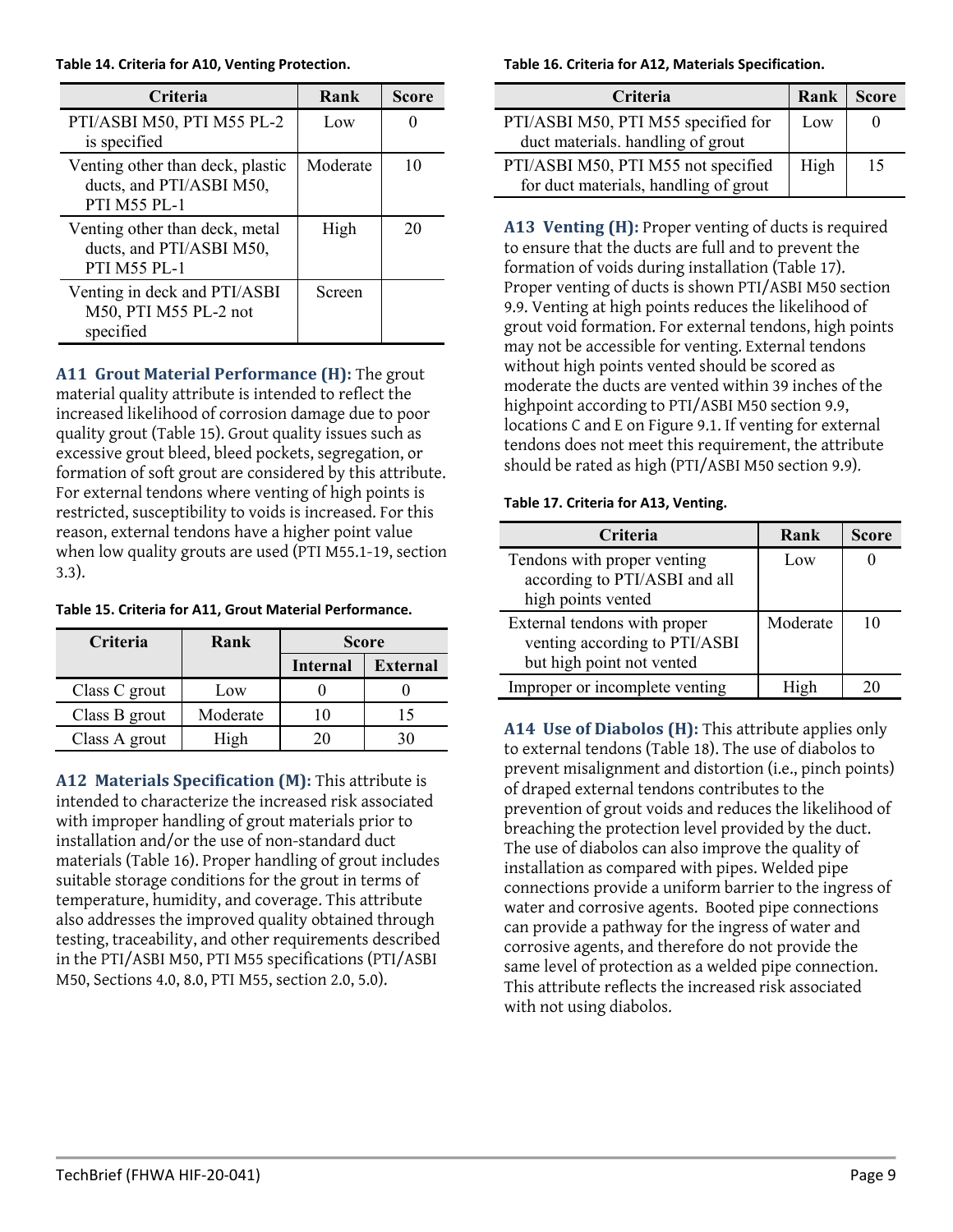<span id="page-9-0"></span>**Table 18. Criteria for A14, Use of Diabolos.**

| <b>Criteria</b>                         | Rank     | Score |
|-----------------------------------------|----------|-------|
| Diabolos with welded pipe<br>connection | Low      |       |
| Diabolos with booted connection         | Moderate | 15    |
| Diabolos not used                       | High     |       |

### PT Installation Quality Attributes

**A15 Construction Quality (H):** This attribute describes the quality of the construction process in terms of corrosion prevention of the PT system [\(Table](#page-9-1)  [19\)](#page-9-1). Generally, this attribute identifies if the recommended practices of PTI/ASBI 50/ PTI 55 are followed and if certified personnel are used during the grouting process. Certification requirements include the Direct Supervisor of Post-Tensioning Operations, Foreman for each installation and stressing crew, and the Foremen on each grouting crew be certified as a PTI Level 2 Multistrand & Grouted PT Field Specialist. In addition, Foreman on each grouting crew should be certified according to ASBI requirements as a Certified Grouting Technician and at least 25% of each crew shall be certified in PTI Level 1 Multistrand & Grouted PT Installation (PTI/ASBI M50 section 7.0, PTI M55 section 4.5).

#### <span id="page-9-1"></span>**Table 19. Criteria for A15, Construction Quality.**

| <b>Criteria</b>                | Rank     | <b>Score</b> |
|--------------------------------|----------|--------------|
| PTI/ASBI M50, PTI M55          | Low      |              |
| specified and certified        |          |              |
| personnel used for operations, |          |              |
| installation, grouting, and    |          |              |
| inspection                     |          |              |
| PTI/ASBI M50, PTI M55          | Moderate | 10           |
| specified and certified        |          |              |
| personnel as Direct Supervisor |          |              |
| of operations, installation,   |          |              |
| grouting, or inspection        |          |              |
| PTI/ASBI M50, PTI M55 not      | High     | 20           |
| specified, without certified   |          |              |
| personnel for installation,    |          |              |
| grouting, and inspection       |          |              |

**A16 Quality Assurance (QA) (M):** This attribute is intended to capture the improved reliability of corrosion prevention when effective quality assurance measures are used during the construction process [\(Table 20\)](#page-9-2). The QA processes envisioned are in addition to the typical quality control (QC) measures consistent with the procedures outlined in PTI/ASBI M50 section 6.0 and PTI M55 section 4.0, which are commonly the

responsibility of contractor. Effective QA processes described herein are anticipated to include formalized and documented practices that verify materials, records, installation procedures and outcomes, postgrout visual inspections, and the appropriate certification of personnel (PTI/ASBI M50 section 6.0, PTI M55 section 4.0).

#### <span id="page-9-2"></span>**Table 20. Criteria for A16, Quality Assurance.**

| Criteria                          | Rank     | <b>Score</b> |
|-----------------------------------|----------|--------------|
| Effective QA to verify materials, | Low      |              |
| records, installation, and        |          |              |
| personnel qualifications          |          |              |
| Spot or random sampling, limited  | Moderate | 7.5          |
| QA during construction            |          |              |
| Project relies only on QC process | High     | 15           |

**A17 Grouting Procedures (H):** Proper grouting procedures reduce the likelihood of grout voids forming during the installation process in PT tendon ducts. In addition to voids, there is also a potential for segregation and soft grout due to improper procedures. This can be due to poor storage, over pressurizing, over-watering (batching or in-situ water), poor sequence of grouting and use of vents, or incorrect mixing. Specifying pressure testing of ducts to ensure the integrity of the ducts reduces the risk of leaks that could contribute to formation of voids (PTI/ASBI M50 section 4.0, PTI M55 section 5.0). This attribute is used to characterize the quality of the procedures [\(Table 21\)](#page-9-3).

#### <span id="page-9-3"></span>**Table 21. Criteria for A17, Grouting Procedures.**

| Criteria                                                                              | Rank     | <b>Score</b> |
|---------------------------------------------------------------------------------------|----------|--------------|
| PTI/ASBI M50, PTI M55<br>procedures specified, pressure<br>testing of ducts specified | Low      |              |
| PTI/ASBI M50, PTI M55<br>procedures specified, no<br>pressure testing of ducts        | Moderate | 10           |
| PTI/ASBI M50, PTI M55 not<br>specified, no pressure testing<br>of ducts               | High     | 20           |

### Environmental Attribute Data

**A18 Macro Environment (VH):** This attribute is being described by the environmental classification included in the AASHTO Guide Specification for Service Life Design [4]. The environmental classifications provided within this TechBrief have been divided into three levels. The most aggressive environment is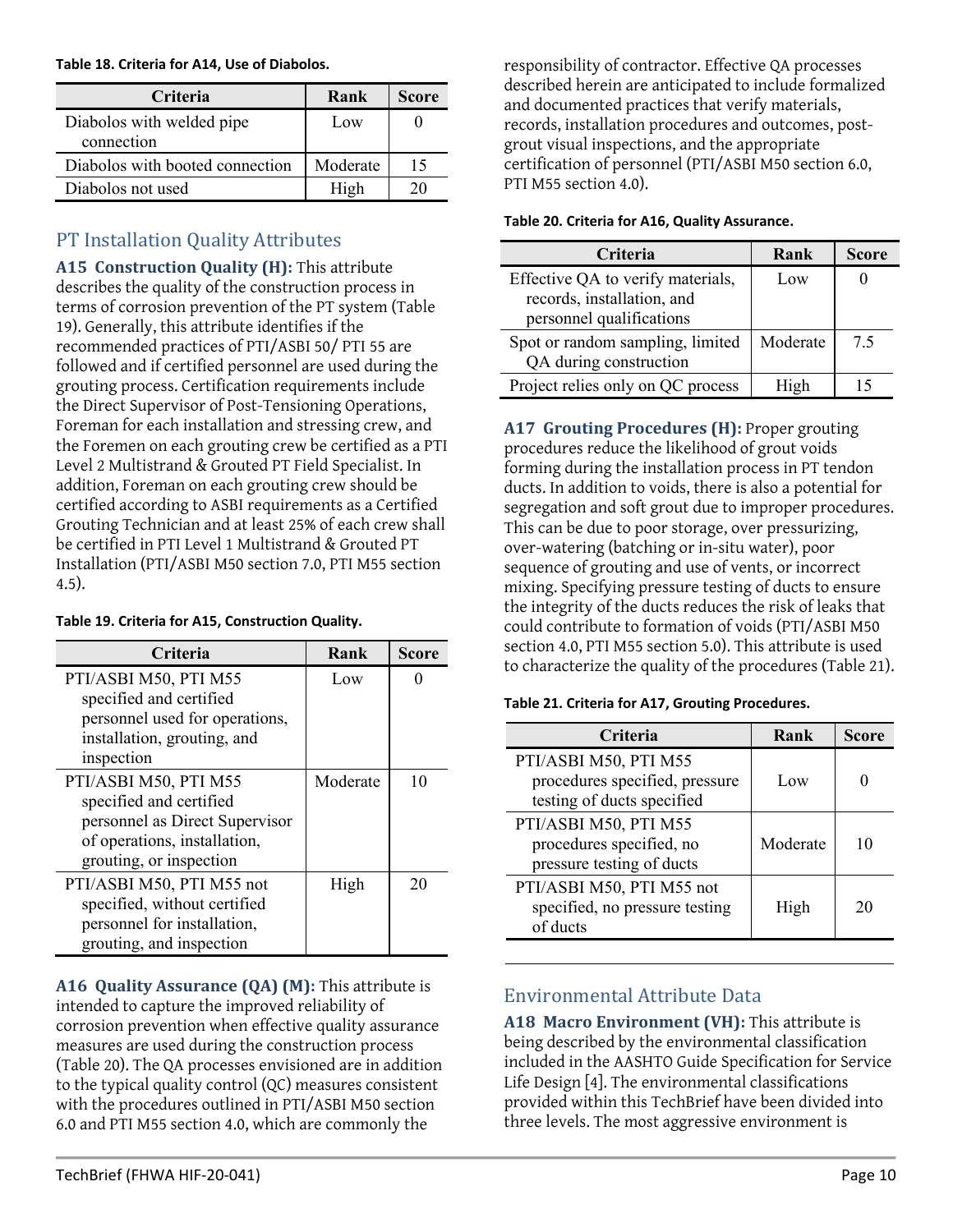described by C-D4, Direct deicing salt (high) and C-M3, Marine tidal or splash zone. The least aggressive environment is described by C-NA2, Other exterior exposure, such as arid environments, interior exposure (such as inside a box girder) (C-NA1), or C-B, Buried [\(Table 22\)](#page-10-0).

#### <span id="page-10-0"></span>**Table 22. Criteria for A18, Macro-Environment.**

| <b>Criteria</b>                                 | Rank     | Score |
|-------------------------------------------------|----------|-------|
| C-NA2 Other exterior exposure                   |          |       |
| C-NA1 Interior exposure                         | Low      |       |
| C-B Buried                                      |          |       |
| C-D1 Atmospheric in deicing<br>salt environment |          |       |
| C-D2 Indirect deicing salts                     | Moderate | 20    |
| C-M2 Marine submerged                           |          |       |
| C-M1 Marine atmospheric                         |          |       |
| C-D4 Direct deicing salt (High)                 |          |       |
| C-D3 Direct deicing (low)                       | High     | 40    |
| C-M3 Marine tidal/splash zone                   |          |       |

*Commentary – Environment: The aggressiveness of the environment surrounding the bridge will have an effect on the risk of corrosion damage in tendons. The macro environment is intended to describe the surrounding environment in the area of the bridge and the general exposure of the bridge to aggressive environments resulting (primarily) from the application of deicing chemicals. The micro-environment is intended to describe the locationspecific environmental exposure of a tendon or anchorage.*

**A19 Micro or Local Environment (H):** This attribute is intended to capture the increased environmental exposure for tendons with direct exposure to water and deicing chemicals such as those located at or near expansion joints, ¼-pt hinges, or positioned in the deck of a box girder [\(Table 23\)](#page-10-1). Segmental joints that are unsealed or where deterioration of sealing between segments may be likely may also be characterized as a microenvironment. Tendons exposed to recharge (i.e., exposed to water intrusion regularly) could also be assigned a value under this attribute.

The attribute is scored based on attribute A18, Macro Environment. If the macro environment is rated as low, the micro-environment is scored as 0 points. If the Macro Environment is moderate or high, the value of the microenvironment is 50% or 75% of the value of A18, respectively.

<span id="page-10-1"></span>**Table 23. Criteria for A19, Micro or Local Environment.**

| <b>Criteria</b>                                                                                    | Rank     | <b>Score</b>           |                    |
|----------------------------------------------------------------------------------------------------|----------|------------------------|--------------------|
|                                                                                                    |          | A18<br><b>Moderate</b> | A18<br><b>High</b> |
| All other tendons                                                                                  | Low      |                        |                    |
| Tendons in plastic<br>ducts located in<br>the deck of a box<br>girder or other<br>exposed location | Moderate | 10                     | 20                 |
| Tendons in metal<br>ducts located in<br>the deck of a box<br>girder or other<br>exposed location   | High     | 15                     | 30                 |

# **Consequences**

The following tables describe the three factors (attributes) that affect the consequences associated with corrosion damage in PT tendons, as identified by the RAP. Criteria for ranking the effect of each attribute are shown in the tables. In some cases, the input from the PT-RAP has been interpreted to provide ranking criteria. For example, the tendon importance on a system level is describe by redundancy factors as provided in the available literature. These reliability factors were then partitioned into high, medium, and low rank for the purposes of assessment.

**C1 Tendon Importance, System Level (H):** This attribute is based on considerations of structural redundancy described by a system factor,  $\phi_s$ . Values for the system factor have been ranked as shown in [Table](#page-10-2)  [24.](#page-10-2) The factor considers the type of construction, continuity, number of webs per box, and the number of tendons per web for post-tensioned box girder bridges, as shown in [Table 25.](#page-11-0)

#### <span id="page-10-2"></span>**Table 24. Criteria for C1, Tendon Importance, System Level.**

| Criteria                    | Rank     | <b>Score</b> |
|-----------------------------|----------|--------------|
| $\phi_{\rm s}$ > 1.05       | Low      |              |
| $1.0 \leq \phi_s \leq 1.05$ | Moderate | 20           |
| $\phi_{\rm s}$ < 1.0        | High     |              |

The system factors increase as a function of the number of tendons in each web and the continuity provided by the design. Rationale for the system factors is provided in the AASHTO Manual for Bridge Evaluation, 3<sup>rd</sup> edition [5]. In the table, Type A joints refers to joints in precast segments that have an epoxy sealer applied to the surfaces, and Type B joints are dry joints. For PT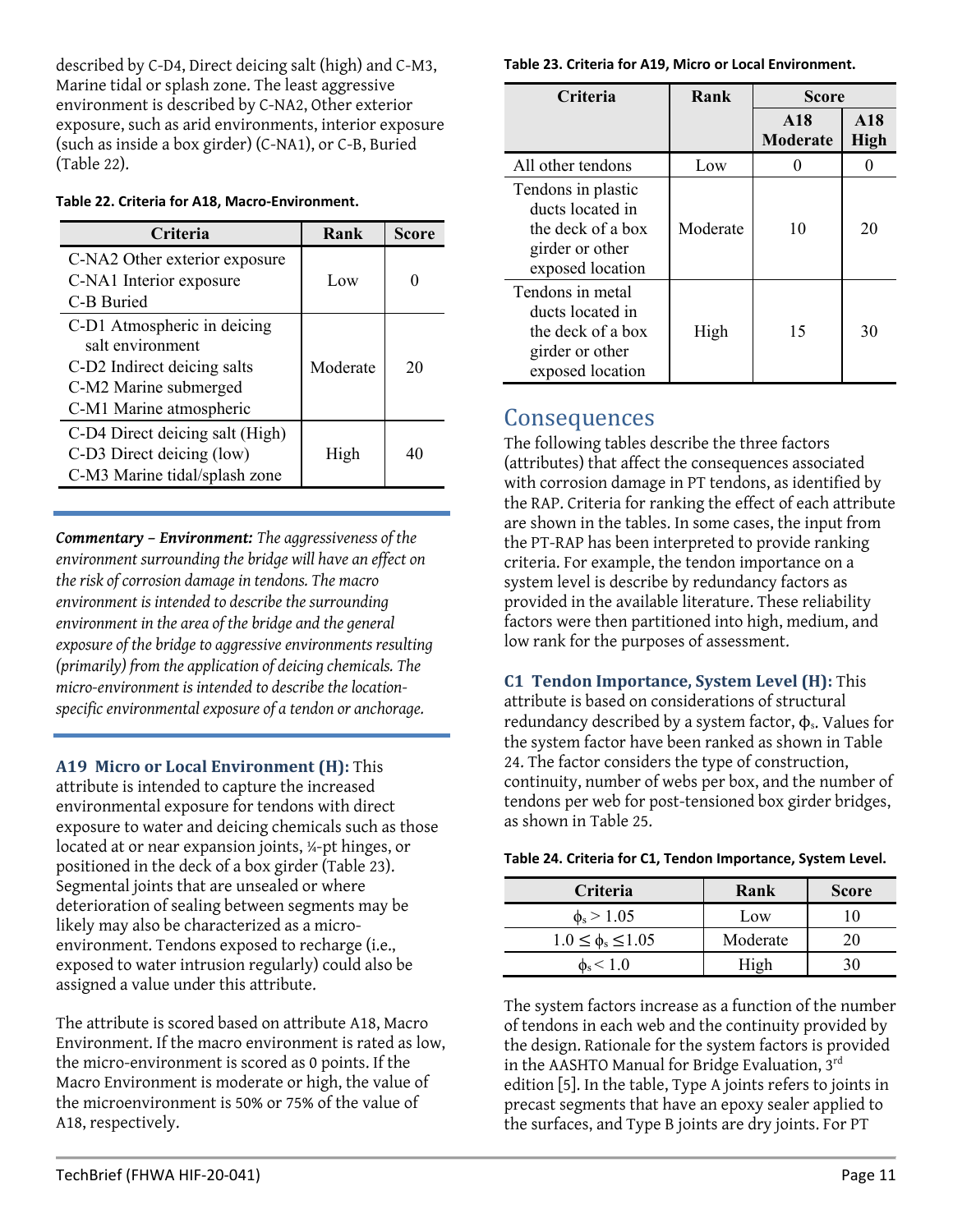beams, system factors have been described in the Florida Department of Transportation report "*New* 

<span id="page-11-0"></span>*Directions for Florida Post-Tensioned Bridges*, Volume 10B, **Table 25. System factors as described in the AASHTO Manual for Bridge Evaluation for Post-Tensioned Segmental concrete box girder bridges [5].** 

| <b>Bridge Type</b>                                  | <b>Span Type</b>              | # of Hinges | System Factors, $\phi_s$<br>Number Tendons per web |                |      |                |
|-----------------------------------------------------|-------------------------------|-------------|----------------------------------------------------|----------------|------|----------------|
|                                                     |                               |             |                                                    | $\overline{2}$ | 3    | $\overline{4}$ |
|                                                     | Interior Span                 | 3           | 0.90                                               | 1.05           | 1.15 | 1.20           |
| <b>Precast Balanced Cantilever</b><br>Type A Joints | End or Hinge Span             | 2           | 0.85                                               | 1.00           | 1.10 | 1.15           |
|                                                     | <b>Statically Determinate</b> |             | $n/a^2$                                            | 0.90           | 1.00 | 1.10           |
|                                                     | Interior Span                 | 3           | n/a                                                | 1.00           | 1.10 | 1.20           |
| Precast Span-by-Span<br>Type A Joints               | End or Hinge Span             | 2           | n/a                                                | 0.95           | 1.05 | 1.15           |
|                                                     | <b>Statically Determinate</b> |             | n/a                                                | n/a            | 1.00 | 1.10           |
|                                                     | Interior Span                 | 3           | n/a                                                | 1.00           | 1.10 | 1.20           |
| Precast Span-by-Span<br>Type B Joints               | End or Hinge Span             | 2           | n/a                                                | 0.95           | 1.05 | 1.15           |
|                                                     | <b>Statically Determinate</b> |             | n/a                                                | n/a            | 1.00 | 1.10           |
|                                                     | Interior Span                 | 3           | 0.90                                               | 1.05           | 1.15 | 1.20           |
| Cast-in-Place Balanced Cantilever                   | End or Hinge Span             | 2           | 0.85                                               | 1.00           | 1.10 | 1.15           |
|                                                     | <b>Statically Determinate</b> |             | n/a                                                | 0.90           | 1.00 | 1.10           |

 $1$  For box girder bridges with three or more webs, table values may be increased by 0.10.

<sup>2</sup> Not Applicable or Not Allowed, per [5].

#### <span id="page-11-1"></span>**Table 26. System Factors for Post-tensioned beam bridges [6].**

| Number of girders in cross<br>section | # of Hinges for<br>Span type<br>mechanism | System factors, $\phi s1, 2$<br>Number tendons per web |      |      |      |      |
|---------------------------------------|-------------------------------------------|--------------------------------------------------------|------|------|------|------|
|                                       |                                           |                                                        |      | 2    | 3    | 4    |
|                                       | Interior Span                             | 3                                                      | 0.85 | 0.90 | 0.95 | 1.00 |
| 2                                     | End Span                                  | 2                                                      | 0.85 | 0.85 | 0.90 | 0.95 |
|                                       | Simple span                               |                                                        | 0.85 | 0.85 | 0.85 | 0.90 |
|                                       | Interior Span                             | 3                                                      | 1.00 | 1.05 | 1.10 | 1.15 |
| $3$ or $4$                            | End Span                                  | $\overline{2}$                                         | 0.95 | 1.00 | 1.05 | 1.10 |
|                                       | Simple span                               |                                                        | 0.90 | 0.95 | 1.00 | 1.05 |
| 5 or more                             | Interior Span                             | 3                                                      | 1.05 | 1.10 | 1.15 | 1.20 |
|                                       | End Span                                  | $\overline{2}$                                         | 1.00 | 1.05 | 1.10 | 1.15 |
|                                       | Simple span                               |                                                        | 0.95 | 1.00 | 1.05 | 1.10 |

 $1$  Above values can be increased by 0.05 for spans containing more than 3 intermediate, evenly spaced diaphragms in addition to the diaphragms at the end of each span.

<sup>2</sup> In no case shall the System Factor exceed 1.25. The System Factor need not be less than 0.85.

**C2 Ease of Replacement:** This factor is associated with the cost of repair as a result of corrosion damage in tendons [\(Table 27\)](#page-12-0). Although cost is not explicitly considered, the relative cost of replacing damaged tendons for a given structure depends on whether the original design considered replaceability of the tendons. Tendons designed for replacement may

include internal tendons with flexible fillers, external tendons detailed for replacement, extruded/greased strands in grouted ducts, and design allowances for supplemental tendons.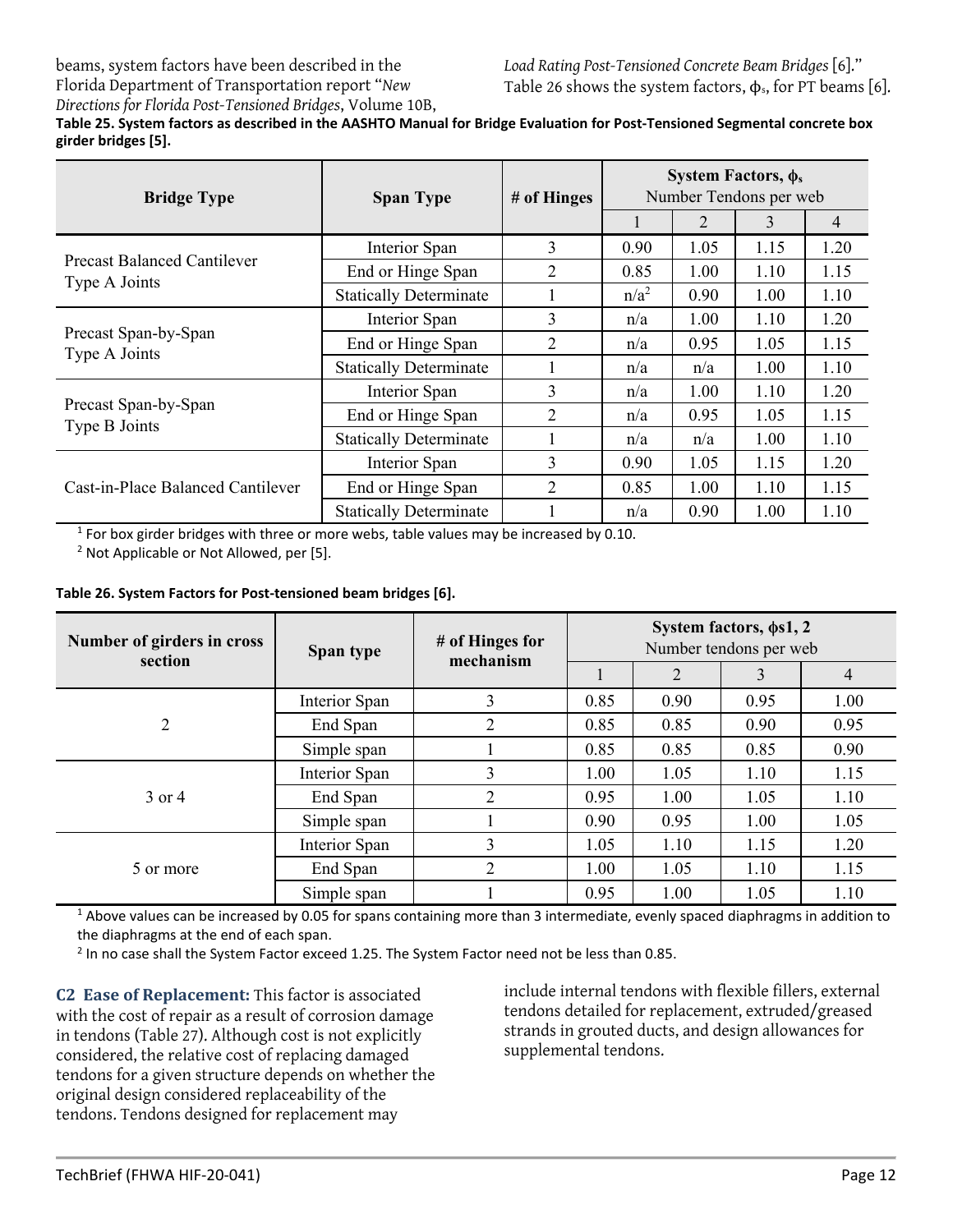#### <span id="page-12-0"></span>**Table 27. Criteria for C2, Ease of Replacement.**

| <b>Criteria</b>           | Rank     | <b>Score</b> |
|---------------------------|----------|--------------|
| Tendons designed for      | Low      | I ( )        |
| replacement or supplement |          |              |
| External tendons          | Moderate | 20           |
| Bonded internal tendons   | High     |              |

**C3 Bridge Importance:** This consequence attribute can be used at the owner's option to adjust the consequence analysis to consider the importance of a given bridge to the transportation network overall [\(Table 28\)](#page-12-1). The operational importance of a bridge is described here according to Section 1.3.5 of the AASHTO *LRFD Bridge Design Specifications* [7] *(*which are mandated by reference in 23 CFR 625.4(d)(1)(v) and adopted with modifications by most state highway agencies).

"Guidelines for classifying critical or essential bridges are as follows:

- Bridges that are required to be open to all traffic once inspected after the design event and are usable by emergency vehicles and for security, defense, economic or secondary life safety purposes immediately after the design event.
- Bridges that should, at a minimum, be open to emergency vehicles and for security, defense, or economic purposes after the design event, and open to all traffic within days after that event."

| Criteria                             | Rank     | <b>Score</b> |
|--------------------------------------|----------|--------------|
| Relatively less important<br>bridges | Low      |              |
| <b>Typical Bridges</b>               | Moderate |              |
| <b>Essential Bridges</b>             | High     |              |

#### <span id="page-12-1"></span>**Table 28. Criteria for C3, Bridge Importance.**

## Implementing the Risk Model

The risk model is implemented by selecting the relevant attributes for determining the OF and scoring each attribute according to the guidance provided herein. Analysis is conducted for a single tendon in a bridge; tendons with different attributes should be

analyzed separately. Bridge design plans and specification for the subject bridge are needed to determine the relevant attributes and the appropriate rating for each attribute.

The OF is determined from Equation 2 based on the summation of the relevant attributes. Attributes that are not relevant to a particular tendon design should be omitted from the analysis. The CF is determined from the three relevant attributes related to the system redundancy, the replaceability of the tendon, and the importance of the bridge. The bridge importance attribute is optional and can be omitted from the analysis.

Based on the calculated values of the OF and the CF, the risk rating can be calculated according to equation 3 to determine the relative risk level for the tendon analyzed. Alternatively, the results may be plotted on a risk matrix, as described below. A spreadsheet format is suitable for implementing model. Examples provided in Appendix A illustrate a spreadsheet application of the attributes for determining the OF and the CF.

### Risk Levels

The risk model results in a relative score for the OF and the CF. The decision-making based on this output can be implemented using a risk matrix, in which the OF and CF are each categorized as one of four possible categories, and the risk level is assessed based on the bins in the risk matrix, shown i[n Figure 1.](#page-2-0)

Alternatively, a continuous scale from 1 to 100 can be implemented to estimate the level of risk based on Equation 3. Using this approach, the level of risk can be assessed using [Figure 2.](#page-13-0) The figure illustrates threshold values for moderate risk for scores that exceed 20, and high risk for scores exceeding 40. Scores in the 30-40 range may be considered moderate to high risk.

Risk mitigation or reduction strategies should be considered for tendons assessed to have moderate or high risk. The following section describes common risk reduction and mitigation technologies that can be implemented to reduce the level of risk.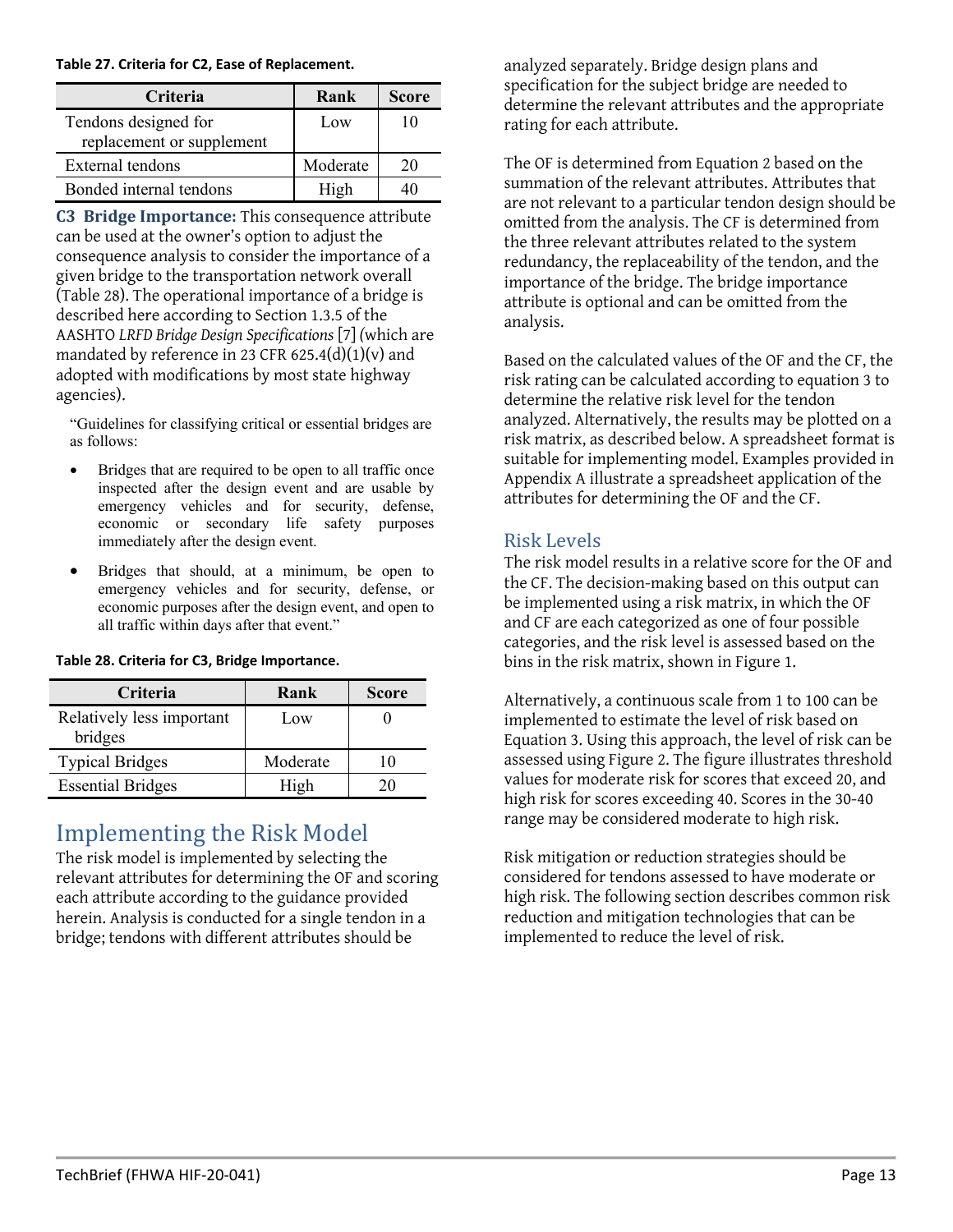

<span id="page-13-0"></span>**Figure 2. Chart. Risk levels based on 100-point risk scale.**

# Technologies for Preventing Corrosion Damage

This section describes available technologies for corrosion protection of PT tendons that could be implemented for PT tendons with elevated risk. The technologies have been divided into two groups, as shown in [Table 29.](#page-13-1) This includes Mitigation Strategies that minimize the likelihood of corrosion damage in PT tendons uniformly, and Risk Reduction Strategies that can be implemented to reduce the value of certain attributes and thereby reduce the value of the OF. Relative measures of the cost and effectiveness of these technologies on a qualitative scale (Low, Medium, High) is also shown i[n Table 29.](#page-13-1)

The first group, Mitigation Strategies, describes technologies that could be implemented to minimize the likelihood of corrosion damage in PT tendons. These technologies should be considered when the risk level is determined to be moderate to high. This includes Electrically Isolated Tendons (EIT), selection of corrosion-resistant strands (e.g., stainless steel strands), use of corrosion-inhibitor in the tendon, or health monitoring technology to provide early warning

of developed corrosion damage. The mitigation strategies include the use of tendon materials that have reduce susceptibility to corrosion, such as stainlesssteel strands or electrically isolating the tendons. Implementing these technologies in the design of PT systems is assumed to reduce the OF to remote, thereby reducing the risk of tendon failure due to corrosion damage.

The second group, Risk Reduction Strategies, describes technologies or choices that could be selected to reduce the numerical value of the OF or the CF by modifying various attribute values. These technologies should be considered to reduce the overall risk profile.

[Table 30](#page-14-0) lists the Risk Reduction Strategies and the corresponding attributes that could affected by implementing these technologies. This group includes increasing the number of tendons in the design to reduce the value of C1, "Tendon Importance, System Level" or implementing replaceable tendons to reduce the value of attribute C2, "Ease of Tendon Replacement."

<span id="page-13-1"></span>

| <b>Strategy</b>                  | <b>Technology</b>                                              | Cost | <b>Benefit</b> |
|----------------------------------|----------------------------------------------------------------|------|----------------|
| <b>Mitigation Strategies</b>     | Electrically Isolated Tendons (EIT)                            | L    | H              |
|                                  | Stainless steel strand                                         | H    | H              |
|                                  | Carbon fiber strand                                            | VH   | H              |
|                                  | Galvanized strand                                              | M    | M              |
|                                  | Corrosion-Inhibitor tendon impregnation                        | M    | M              |
| <b>Risk Reduction Strategies</b> | Replaceable tendons                                            | M    | H              |
|                                  | Increase number of tendons                                     | L    | M              |
|                                  | Full adoption of:<br>PTI/ASBI M50.3-19 [1]<br>PTI M55-1.19 [2] | L    | H              |
|                                  | Enhanced QC/QA                                                 | L    | H              |
|                                  | Vacuum-assisted grouting                                       | L    | H              |
|                                  | Include additional layers of protection                        | L    | M              |
|                                  | <b>Structural Health Monitoring</b>                            | M    | M              |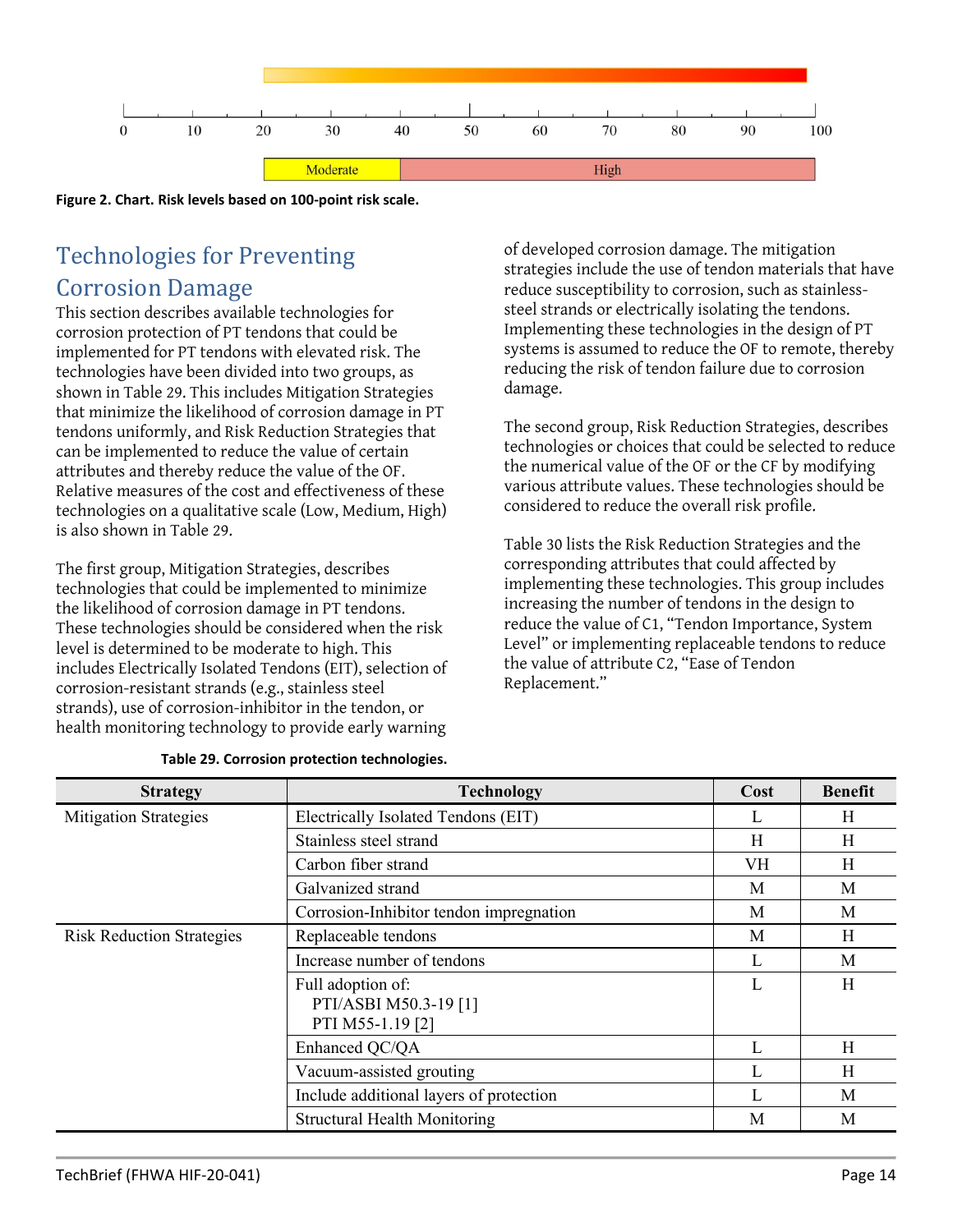| <b>Technology</b>                                              | <b>Related Attributes</b>    |
|----------------------------------------------------------------|------------------------------|
| Increase number of tendons                                     | C <sub>1</sub>               |
| Replaceable tendons                                            | C2                           |
| Full adoption of:<br>PTI/ASBI M50.3-19 [2]<br>PTI M55-1.19 [3] | A10, A11, A12, A13, A15, A17 |
| Enhanced QC/QA                                                 | A16                          |
| Vacuum-assisted grouting                                       | A1, A2, A11, A13, A14 A17    |
| Include additional layers of<br>protection                     | A8, A9, A10,                 |
| <b>Structural Health Monitoring</b>                            |                              |

<span id="page-14-0"></span>**Table 30. Attributes affected by Risk Reduction Strategies.**

Several of these technologies can be used to reduce the OF, such as increasing the number layers of protection at anchorages, implementing enhanced QA procedures, or implementing PTI/ASBI specifications. These technologies can directly impact the rating of criteria for the attributes listed i[n Table 30.](#page-14-0) Vacuum-assisted grouting can significantly reduce or eliminate the likelihood of voids occurring in the tendons; the corresponding attributes listed are those associated with the damage mechanism of grout voids. Use of this technology may justify the reduction of criteria rating for these attributes, thereby decreasing the OF and the overall risk profile.

Structural health monitoring does not directly reduce the likelihood of corrosion damage occurring but may provide early warning of damage accumulation that can be used to reduce the likelihood that damage propagates sufficiently to require tendon repair or replacement.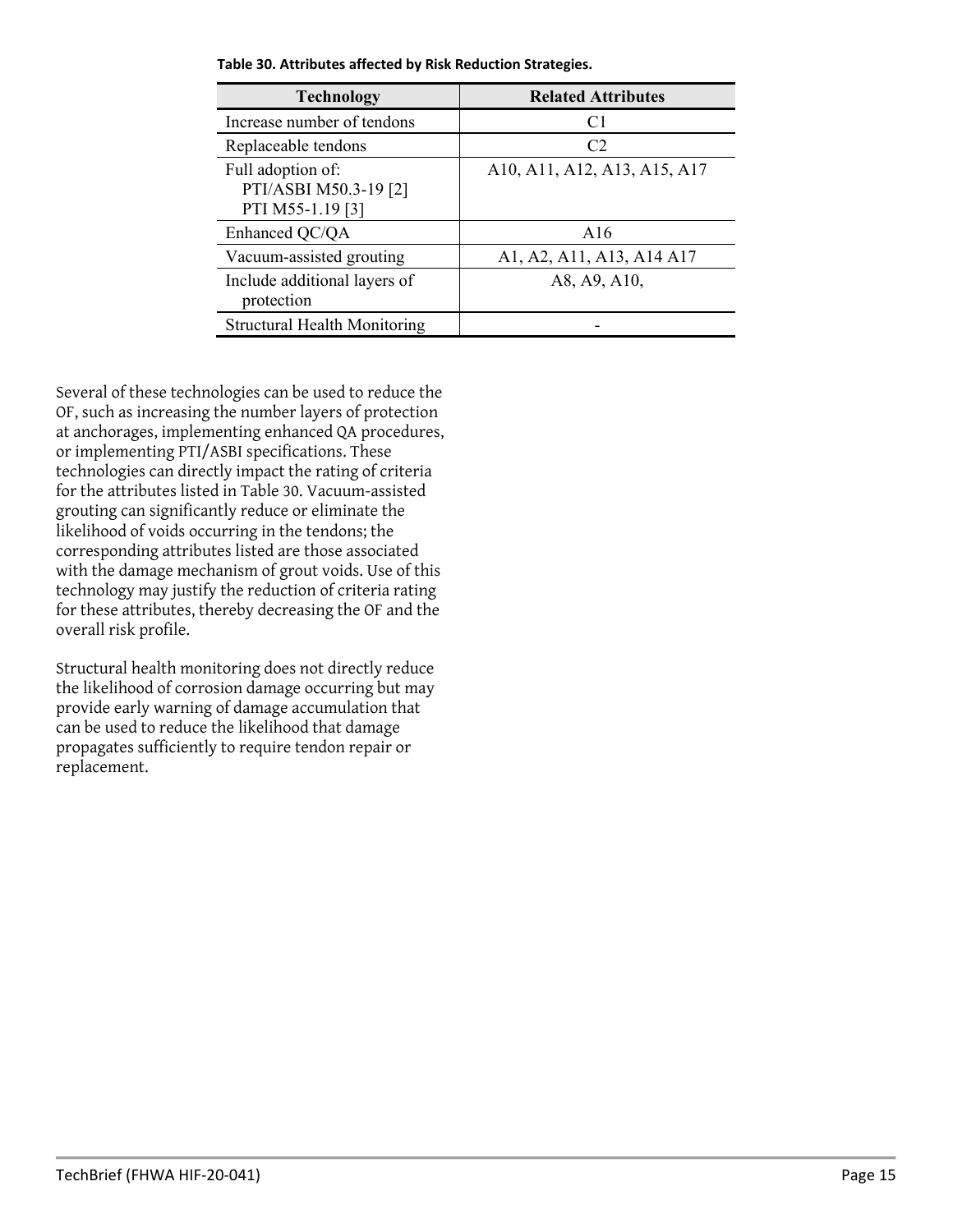# References

- [1] G. Washer, M. Nasrollahi, C. Applebury, R. Connor, A. Ciolko, R. Kogler, P. Fish and D. Forsyth, "Proposed Guideline for Reliability-Based Bridge Inspection," National Academy of Sciences, Washington, DC, 2014.
- [2] PTI/ASBI, "Specification for Multistrand and Grouted Post-Tensioning," Post-Tensioning Institute, American Segmental Bridge Institute, Farmington Hills, MI, 2019.
- [3] PTI, "Specification for Grouting of Post-Tensioned Structures," Post-Tensioning Institute, Farmington Hills, MI, 2019.
- [4] T. Murphy, T. Hopper, E. Wasserman, M. Lopez, J. Kulicki, F. Moon, A. Langlois and N. Samtani, "Guide Specification for Service Life Design of Highway Bridges," National Academy of Sciences, Washington, DC, 2019.
- [5] AASHTO, "The Manual for Bridge Engineering," American Association of State Highway and Transportation Officials, Washington, DC, 2018.
- [6] Corven Engineering, Inc., "New Directions for Florida Post-Tensioned Bridges," Florida Department of Transportation, Tallahassee, FL, 2002.
- [7] AASHTO, "LRFD Bridge Design Specifications," American Association of State Highway and Transportation Officials, Washington, DC, 2020.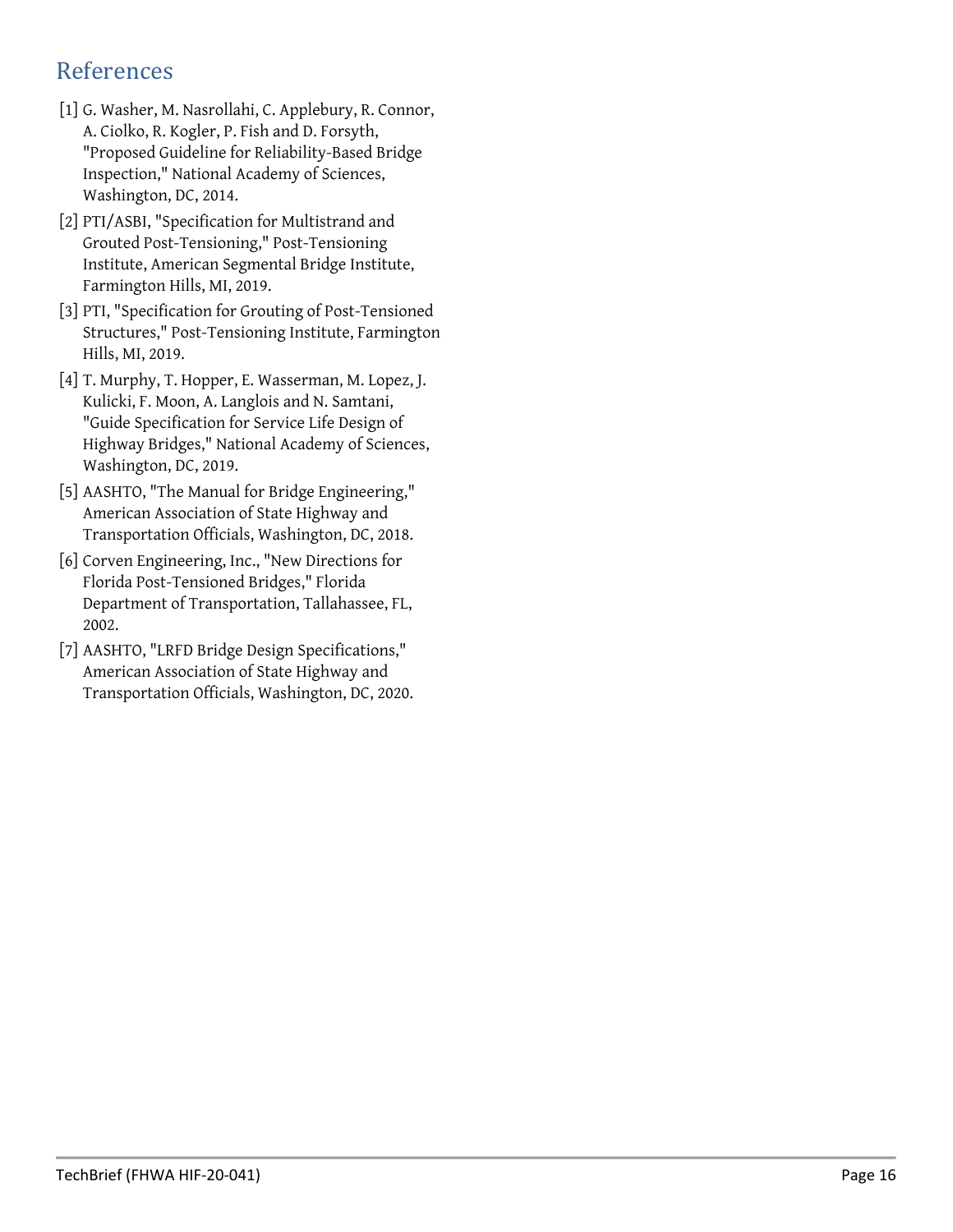# Appendix A – Examples

Two examples illustrate the methodology:

- Example Bridge 1 a spliced PT girder
- Example Bridge 2 a span-by-span box girder

A simple spreadsheet program was used to score a tendon in each of the example bridges. The OF and the CF were calculated according to Equation 2, and the risk factor is presented for each bridge according to [Equation 3.](#page-2-2)

For each bridge, a listing of each attribute is shown along with an explanation of the rating of each attribute for a tendon. Example scoring sheets are shown for each bridge. The following section describes the characteristics of each example bridge, shows the scoring sheet completed for the bridge, and indicates the results of the analysis.

# Example Bridge 1: Spliced PT Girder Bridge

Example 1 was a spliced PT girder bridge with a total length of 600 ft as shown in [Figure A - 1.](#page-16-0) The tendon analyzed in the example was a full-length tendon with a vertical profile of slightly less than six feet. The ambient environment surrounding the bridge was moderate. Anchorages were external and exposed under expansion joints at either end of the bridge. The system level redundancy factor is 1.1, with four primary members and four tendons in each member, as shown i[n Figure A - 1.](#page-16-0)

The design characteristics of the bridge are summarized i[n Table A - 1,](#page-17-0) which lists each of the attributes for the bridge used to determine the OF and the CF along with an explanation of the rating. It was assumed that this bridge was to be constructed using contemporary PTI/ASBI M50 and PTI M55 specifications with a protection level of PL2. As shown, certain attributes may not be applicable to a given tendon and therefore rated as NA. For example, the bridge has internal PT tendons, so the use of diabolos was NA because these devices are only relevant for external PT applications.



<span id="page-16-0"></span>**Figure A - 1. Illustrations. Example Bridge 1 showing overall bridge elevation (A, top), full-length tendon profile (B, middle), and four-girder cross section (C, bottom).**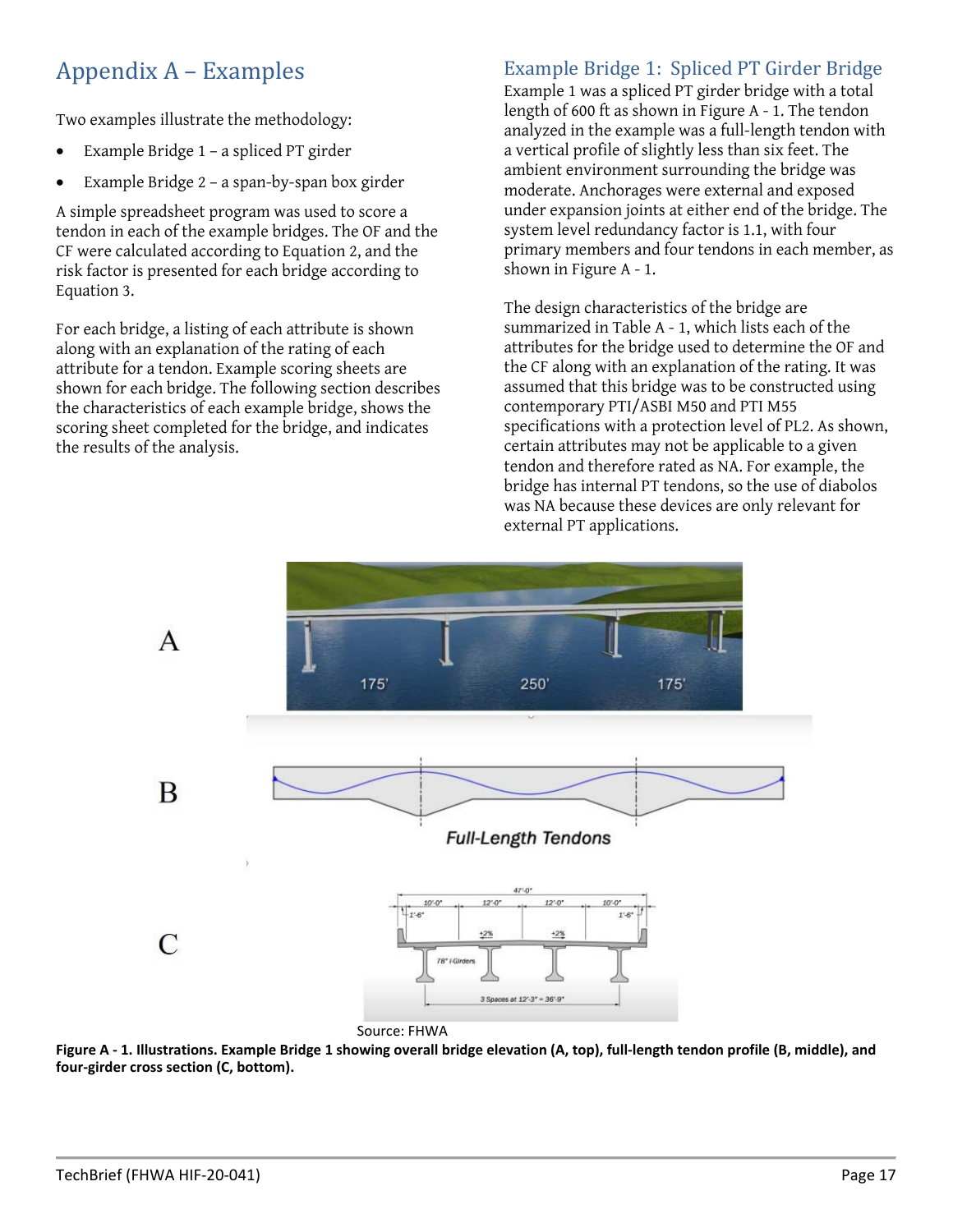#### <span id="page-17-0"></span>**Table A - 1. Design characteristics of Example Bridge 1.**

| <b>Attribute</b>               | <b>Number</b>  | <b>Attributes</b>                    | <b>Attribute Characteristics</b>                                                                                                                                                                                                                                        |
|--------------------------------|----------------|--------------------------------------|-------------------------------------------------------------------------------------------------------------------------------------------------------------------------------------------------------------------------------------------------------------------------|
| PT Tendon and                  | A1             | Tendon Length                        | The tendon length of 600 ft. was determined from design plans.                                                                                                                                                                                                          |
| Profile                        | A <sub>2</sub> | <b>Tendon Vertical</b><br>Profile    | The vertical profile of 5.7 ft. was determined from design plans.                                                                                                                                                                                                       |
|                                | A <sub>3</sub> | Tendon Curvature                     | For this attribute it was assumed tendon curvature met bending requirements.                                                                                                                                                                                            |
|                                | A <sup>4</sup> | Profile Conflict<br>Avoidance        | Profile conflict avoidance procedures such as 3-D drawings and/or conflict design<br>reviews was assumed.                                                                                                                                                               |
| PT Tendon Joint<br>and Closure | A5             | Cold Joints, PC<br>Segments          | For this example, use of PTI/ASBI specification was assumed, including the use of<br>couplers at joints.                                                                                                                                                                |
|                                | A6             | Cold Joint, CIP<br>Segments          | Not applicable for this bridge.                                                                                                                                                                                                                                         |
|                                | A7             | Closure Pours                        | It was determined from design plans that there were four closure pours along the<br>length of the tendon analyzed.                                                                                                                                                      |
| PT System                      | A8             | Anchorage Prot., Int.                | No applicable for this bridge                                                                                                                                                                                                                                           |
| Materials and<br>Components    | A <sub>9</sub> | Anchorage Prot.,<br>Exposed          | The anchorages for the tendon analyzed are located at the girder ends and exposed<br>at expansion joints at either end of the tendon. Four layers of protection were<br>present.                                                                                        |
|                                | A10            | Venting Protection                   | PTI/ASBI M50, PTI M55-PL2 were specified for the tendon, indicating adequate<br>venting protection.                                                                                                                                                                     |
|                                | A11            | <b>Grout Material</b><br>Performance | PTI/ASBI Specifications with PL2 were specified for the tendon including Class C<br>engineered grout. Ducts are internal; external grout material performance attribute<br>was recorded as NA.                                                                          |
|                                | A12            | Materials Specification              | PTI/ASBI M50, PTI M55-PL2 specified.                                                                                                                                                                                                                                    |
|                                | A13            | Venting                              | It was assumed that all high points were vented properly based on the specifications<br>used.                                                                                                                                                                           |
|                                | A14            | Use of Diabolos                      | The ducts are internal and therefore the use of diabolos is NA.                                                                                                                                                                                                         |
| PT Installation<br>Quality     | A15            | <b>Construction Quality</b>          | PTI/ASBI M50, PTI M55-PL2 specified including certified personnel for<br>operations, installation, grouting, and inspection                                                                                                                                             |
|                                | A16            | Quality Assurance                    | It was assumed that enhanced QA procedures in excess of minimums specified in<br>PTI/ASBI M50 section 6.0 and PTI M55 section 4.0 were implemented on the<br>project.                                                                                                   |
|                                | A17            | Grouting Procedures                  | In addition to specifying PTI/ASBI M50, PTI M55-PL2, pressure testing of ducts<br>was required for the project.                                                                                                                                                         |
| Environmental                  | A18            | Macro Environment                    | The environment surrounding the bridge was identified as a moderate environment<br>meeting the description of C-D2, Indirect deicing salts                                                                                                                              |
|                                | A19            | Micro or Local<br>Environment        | The tendon anchorages are located at expansion joints at either end of the tendons,<br>producing a potential for an aggressive micro-environment due to joint leakage.                                                                                                  |
| Consequence                    | C <sub>1</sub> | Tendon Importance<br>(sys.)          | Design plans indicated four girder lines and four tendons per web. The continuous<br>tendon extends between expansion joints and was treated as including the end-span.<br>According to Table 26, the system factor is 1.1, indicating a low rank for this<br>attribute |
|                                | C <sub>2</sub> | Ease of Replacement                  | The tendons are bonded internal tendons without plans for replacement, indicating a<br>high rank for this attribute.                                                                                                                                                    |
|                                | C <sub>3</sub> | Bridge Importance                    | The bridge was assumed to be of typical importance.                                                                                                                                                                                                                     |

The scoring sheet for this bridge is used to select appropriate criteria as shown in [Table A - 2.](#page-18-0) Attribute ratings were selected from the drop-down lists as applicable, with "NA" selected for those attributes that do not apply to the tendon being analyzed. The score each attribute is shown along with the maximum possible score for that attribute.

Based on the data for this bridge, the OF was calculated at 0.34 (110/325), which corresponds to a relative likelihood of corrosion damage as "Low." For the CF, the calculated value was 0.67 (60/90), which corresponds with a "High" consequence level. The risk factor was determined using equation 3 to be R=23.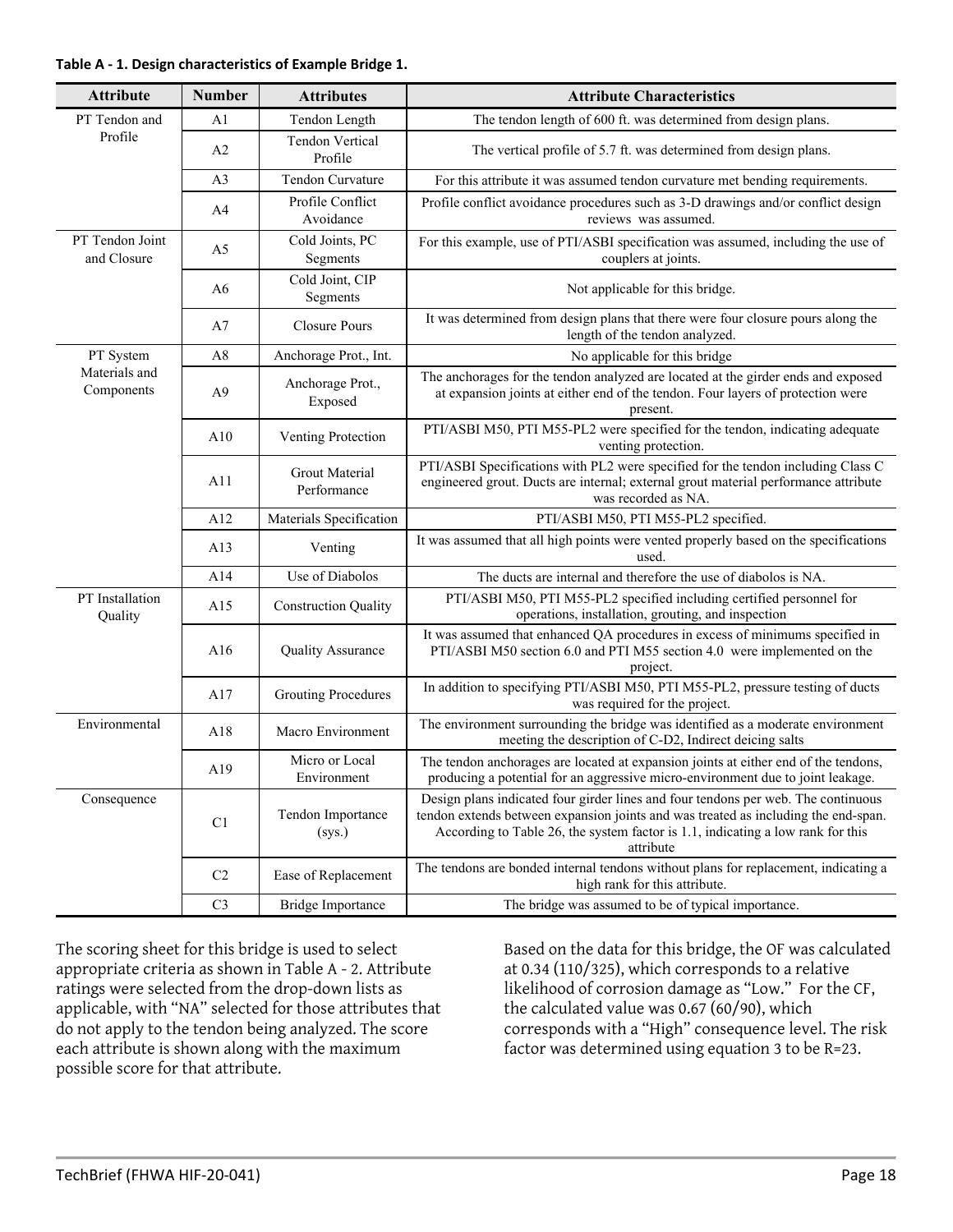<span id="page-18-0"></span>

| <b>Attribute Data</b>                 | <b>Number</b>   | <b>Attribute</b>                                | <b>Attribute Characteristic</b>                                                                                        | <b>Score</b>    | <b>MAX</b>     |
|---------------------------------------|-----------------|-------------------------------------------------|------------------------------------------------------------------------------------------------------------------------|-----------------|----------------|
| PT Tendon Geometry                    | A <sub>1</sub>  | Tendon Length                                   | Length $> = 500$ -ft                                                                                                   | 20              | 20             |
| and Profile                           | A2              | Vertical Profile                                | $\overline{2\text{-ft}}$ < profile < = 6-ft                                                                            | 20              | 40             |
|                                       | A <sub>3</sub>  | Tendon Curvature                                | Minimum radius of bending requirements met                                                                             | $\overline{15}$ | 20             |
|                                       | A4              | Profile Conflict<br>Avoidance                   | High level of detailing to avoid geometric conflicts                                                                   | $\theta$        | 15             |
| PT Tendon Joint &                     | $\overline{A5}$ | Cold Joints, Precast                            | Plastic ducts that include a duct coupler at joints                                                                    | 10              | 20             |
| Closure                               | A <sub>6</sub>  | Cold Joints, CIP                                | Not applicable                                                                                                         | <b>NA</b>       | $\theta$       |
|                                       | A7              | <b>Closure Pours</b>                            | Adequate spacing for plastic duct couplers and<br>recommended clearance, minimal spacing for alignment                 | 10              | 20             |
|                                       | Q               | Number of closure<br>pours crossed:             | 3-4 Closure pours                                                                                                      | 5               |                |
| PT System Materials<br>And Components | A8              | Anchorage Prot.,<br>Interior                    | Not applicable                                                                                                         | NA              | $\theta$       |
|                                       | A <sub>9</sub>  | Anchorage Prot.,<br>Exposed                     | Four layers of protection                                                                                              | $\theta$        | 20             |
|                                       | A10             | Venting Protection                              | PTI/ASBI M50, PTI M55 PL-2 is specified                                                                                | $\theta$        | 20             |
|                                       | A11             | <b>Grout Materials</b><br>Performance, Internal | Class C grout                                                                                                          | $\theta$        | 20             |
|                                       | A11             | <b>Grout Materials</b><br>Performance, External | Not applicable                                                                                                         | NA              | $\overline{0}$ |
|                                       | A12             | Materials<br>Specification                      | PTI/ASBI M50, PTI M55 specified for duct materials and<br>handling of grout                                            | $\theta$        | 15             |
|                                       | A13             | Venting                                         | Tendons with proper venting according to PTI/ASBI and all<br>high points vented                                        | $\theta$        | 20             |
|                                       | A14             | Use of Diabolos                                 | Not applicable                                                                                                         | NA              | $\theta$       |
| PT Installation Quality               | A15             | <b>Construction Quality</b>                     | PTI/ASBI M50, PTI M55 specified and certified personnel<br>used for operations, installation, grouting, and inspection | $\mathbf{0}$    | 20             |
|                                       | A16             | <b>Quality Assurance</b>                        | Effective QA to verify materials, records, installation, and<br>personnel qualifications                               | $\mathbf{0}$    | 15             |
|                                       | A17             | <b>Grouting Procedures</b>                      | PTI/ASBI M50, PTI M55 procedures specified, pressure<br>testing of ducts specified                                     | $\theta$        | 20             |
| Environmental                         | A18             | Macro-environment                               | Moderately aggressive, C-D1,2, C-M1,2                                                                                  | 20              | 40             |
|                                       | A19             | Micro-environment                               | Tendons in plastic ducts located in the deck of a box girder<br>or other exposed location                              | 10              | $\theta$       |
|                                       |                 |                                                 | LIKELIHOOD OF CORROSION TOTAL SCORE                                                                                    | 110             | 325            |
|                                       |                 |                                                 | <b>Occurrence Factor</b>                                                                                               | 0.34            | Low            |

**Table A - 3. Risk model scoring sheet showing consequence factor for Example Bridge 1 showing ratings for each attribute.**

| <b>Number</b>  | Attribute                  | <b>Attribute Characteristic</b> | <b>Score</b> | <b>MAX</b> |
|----------------|----------------------------|---------------------------------|--------------|------------|
| C <sub>1</sub> | Tendon Importance (System) | System factor $> 1.05$          | 10           | 30         |
| C <sub>2</sub> | Ease of Tendon Replacement | Bonded internal tendon          | 40           | 40         |
| C <sub>3</sub> | Bridge Importance          | <b>Typical Bridges</b>          | 10           | 20         |
|                |                            | <b>CONSEQUENCE TOTAL SCORE</b>  | 60           | 90         |
|                |                            | <b>CONSEQUENCE FACTOR</b>       | 0.67         | High       |

### Example Bridge 2: Span by Span Girder

Example Bridge 2 is a single span, simply-support box girder with external PT. The structure is a 9-ft deep single-cell box girder with 5 external tendons per web, as shown in [Figure A - 2.](#page-19-0) The tendon analyzed was a full-length tendon with a vertical profile of 6.6 ft, as shown i[n Table A - 4.](#page-20-0) The ambient environment surrounding the bridge is moderate. Tendon anchorages are located within the box girder and were treated as internal anchorages. The system level redundancy factor was found to be 1.1, with five

tendons per web. The design characteristics of the bridge are shown in [Table A - 4.](#page-20-0)

The design characteristics of the bridge are summarized i[n Table A - 4](#page-20-0) which lists each of the attributes for the bridge used to determine the OF and the CF. It was assumed that this bridge to be constructed using contemporary PTI/ASBI M50 and PTI M55 specifications with a protection level of PL2. As shown in the table, certain attributes may not be applicable to a given tendon, and therefore rated as NA.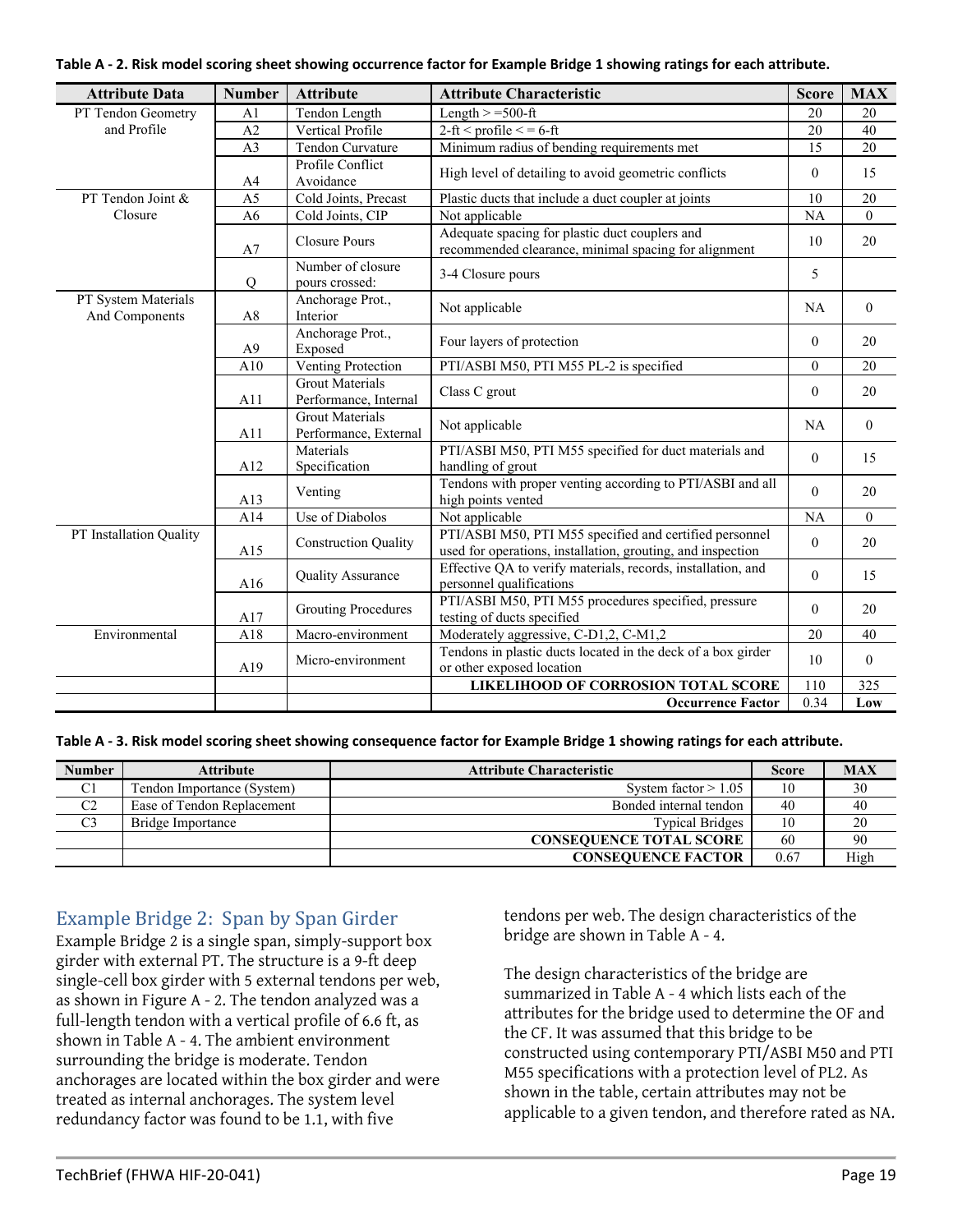

<span id="page-19-0"></span>**Figure A - 2. Illustrations Example Bridge 2 showing overall elevation (A), cross section at support (B), and internal views of external PT.**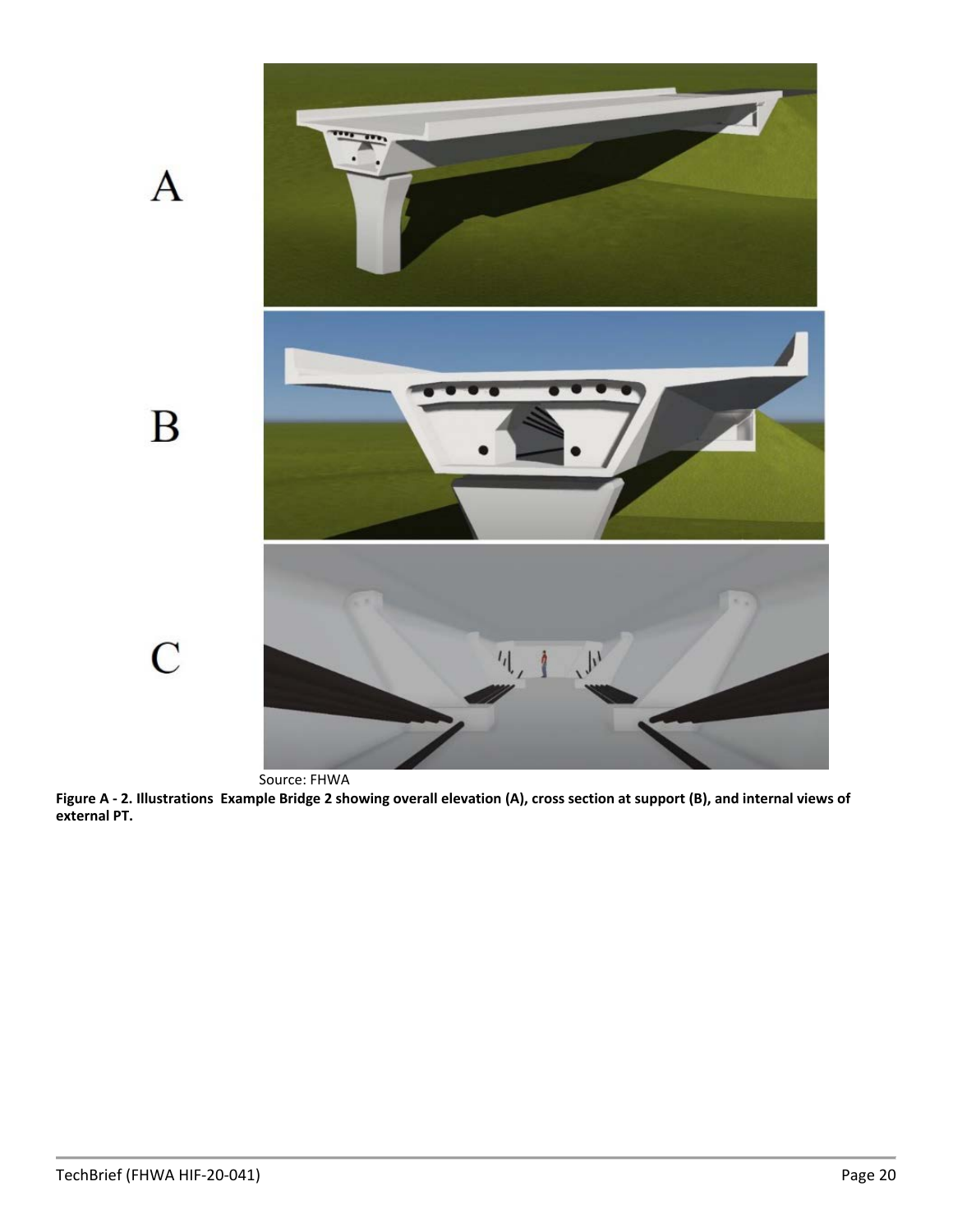#### <span id="page-20-0"></span>**Table A - 4. Design characteristics of Example Bridge 2.**

| <b>Attributes</b>                            | <b>Number</b>  | <b>Attributes</b>                    | <b>Attribute Characteristics</b>                                                                                                                                                               |
|----------------------------------------------|----------------|--------------------------------------|------------------------------------------------------------------------------------------------------------------------------------------------------------------------------------------------|
| <b>PT Tendon and Profile</b>                 | A1             | Tendon Length                        | The tendon length of 150 ft. was determined from design plans.                                                                                                                                 |
|                                              | A2             | Tendon Vertical<br>Profile           | The vertical profile of 6.6 ft. was determined from design plans.                                                                                                                              |
|                                              | A3             | Tendon Curvature                     | For this attribute it was assumed tendon curvature met bending requirements.                                                                                                                   |
|                                              | A <sub>4</sub> | Profile Conflict<br>Avoidance        | Profile conflict avoidance procedures such as 3-D drawings and/or conflict<br>design reviews was assumed.                                                                                      |
| PT Tendon Joint and<br><b>Closure</b>        | A <sub>5</sub> | Cold Joints, PC<br>Segments          | For the example there were two closure pours at either end of the segment and<br>no cold joints. NA                                                                                            |
|                                              | A6             | Cold Joint, CIP<br>Segments          | Not applicable for this bridge. NA                                                                                                                                                             |
|                                              | A7             | <b>Closure Pours</b>                 | The tendon analyzed did not traverse any closure pours. NA                                                                                                                                     |
| PT System Materials and<br><b>Components</b> | A8             | Anchorage Prot.,<br>Int.             | No applicable for this bridge                                                                                                                                                                  |
|                                              | A <sup>9</sup> | Anchorage Prot.,<br>Exposed          | The anchorages for the tendon analyzed are located at the girder ends and<br>exposed at expansion joints at either end of the tendon. Four layers of protection<br>were present.               |
|                                              | A10            | Venting Protection                   | PTI/ASBI M50, PTI M55-PL2 were specified for the tendon, indicating<br>adequate venting protection.                                                                                            |
|                                              | A11            | <b>Grout Material</b><br>Performance | PTI/ASBI Specifications with PL2 were specified for the tendon including Class<br>C engineered grout. Ducts are external; internal grout material performance<br>attribute was recorded as NA. |
|                                              | A12            | Materials<br>Specification           | PTI/ASBI M50, PTI M55-PL2 specified.                                                                                                                                                           |
|                                              | A13            | Venting                              | The external tendons were vented according to PTI/ASBI M50 section 9.9.<br>Rated as moderate.                                                                                                  |
|                                              | A14            | Use of Diabolos                      | The ducts are external, but diabolos are not used.                                                                                                                                             |
| <b>PT Installation Quality</b>               | A15            | Construction<br>Quality              | PTI/ASBI M50, PTI M55-PL2 specified including certified personnel for<br>operations, installation, grouting, and inspection                                                                    |
|                                              | A16            | Quality Assurance                    | It was assumed that enhanced QA procedures in excess of minimums specified<br>in PTI/ASBI M50 section 6.0 and PTI M55 section 4.0 were implemented on<br>the project.                          |
|                                              | A17            | Grouting<br>Procedures               | In addition to specifying PTI/ASBI M50, PTI M55-PL2, pressure testing of<br>ducts was required for the project.                                                                                |
| <b>Environmental</b>                         | A18            | Macro<br>Environment                 | The environment surrounding the bridge was identified as a moderate<br>environment meeting the description of C-D2, Indirect deicing salts                                                     |
|                                              | A19            | Micro or Local<br>Environment        | The tendon anchorages are located within the section and no expansion joints<br>are present in the tendon analyzed. Therefore, the microenvironment was rated<br>as low                        |
| Consequence                                  | C1             | Tendon<br>Importance (sys.)          | Design plans indicated five tendons per web for the end-span section analyzed.<br>According to Table 25, the system factor is 1.10, indicating a low rank for this<br>attribute                |
|                                              | C <sub>2</sub> | Ease of<br>Replacement               | The tendons are external tendons indicating a moderate rating for this attribute.                                                                                                              |
|                                              | C <sub>3</sub> | <b>Bridge Importance</b>             | The bridge was assumed to be of typical importance.                                                                                                                                            |

The scoring sheet for this bridge is used to select appropriate criteria as shown in [Table A - 5.](#page-21-0) Attribute ratings were selected from the drop-down lists as applicable, with "NA" selected for those attributes that do not apply to the tendon being analyzed. The score

each attribute is shown along with the maximum possible score for that attribute.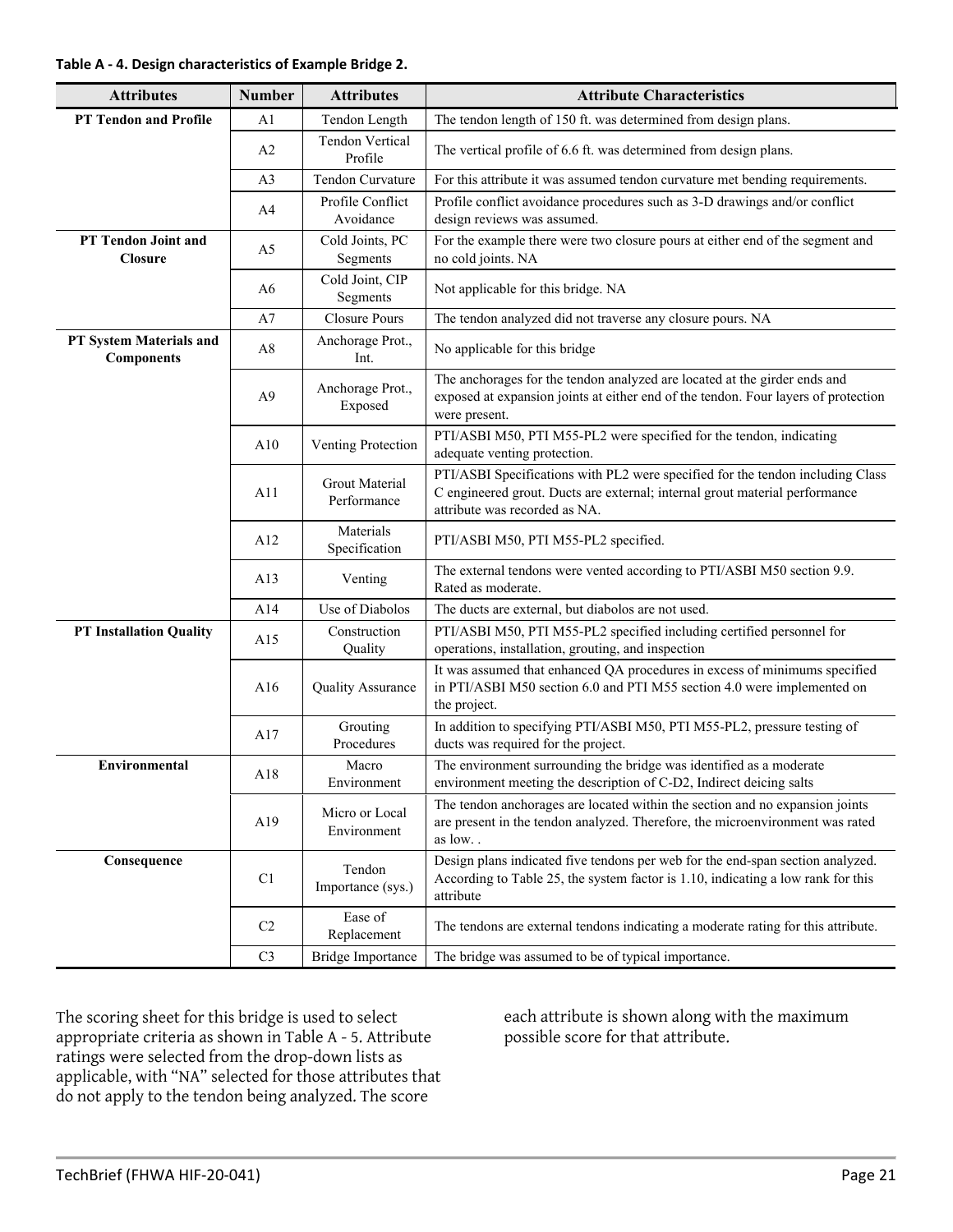Based on the data for this bridge, the OF was calculated at 0.37 (115/325), which corresponds to a relative likelihood of corrosion damage as "Low." For the CF,

the calculated value was 0.44 (40/90), which corresponds with a "Moderate" consequence level. The risk factor was determined using equation 3 to be R=16.

| <b>Attribute Data</b>             | <b>Number</b>  | <b>Attribute</b>                                | <b>Attribute Characteristic</b>                                                                                           | <b>Score</b>   | <b>MAX</b>       |
|-----------------------------------|----------------|-------------------------------------------------|---------------------------------------------------------------------------------------------------------------------------|----------------|------------------|
| <b>PT</b> Tendon                  | A <sub>1</sub> | Tendon Length                                   | 100-ft $\leq$ length $\leq$ 500-ft                                                                                        | 10             | 20               |
| <b>Geometry and Profile</b>       | A2             | Vertical Profile                                | Profile $> 6$ -ft                                                                                                         | 40             | 40               |
|                                   | A <sub>3</sub> | <b>Tendon Curvature</b>                         | Minimum radius of bending requirements met                                                                                | 15             | 20               |
|                                   | A <sub>4</sub> | Profile Conflict Avoidance                      | High level of detailing to avoid geometric conflicts                                                                      | $\Omega$       | 15               |
| PT Tendon Joint &                 | A5             | Cold Joints, Precast                            | Not applicable                                                                                                            | <b>NA</b>      | $\mathbf{0}$     |
| <b>Closure</b>                    | A6             | Cold Joints, CIP                                | Not applicable                                                                                                            | NA             | $\mathbf{0}$     |
|                                   | A7             | <b>Closure Pours</b>                            | Not applicable                                                                                                            | NA             | $\boldsymbol{0}$ |
|                                   | $\mathcal{O}$  | Number of closure pours<br>crossed:             | 3-4 Closure pours                                                                                                         | NA             |                  |
| <b>PT System Materials</b>        | A8             | Anchorage Prot., Interior                       | Four or more layers of protection                                                                                         | $\theta$       | 20               |
| and Components                    | A <sub>9</sub> | Anchorage Prot., Exposed                        | Not applicable                                                                                                            | <b>NA</b>      | $\theta$         |
|                                   | A10            | Venting Protection                              | PTI/ASBI M50, PTI M55 PL-2 is specified                                                                                   | $\theta$       | 20               |
|                                   | A11            | <b>Grout Materials</b><br>Performance, Internal | Not applicable                                                                                                            | NA             | $\overline{0}$   |
|                                   | A11            | <b>Grout Materials</b><br>Performance, External | Class C grout                                                                                                             | $\theta$       | 30               |
|                                   | A12            | Materials Specification                         | PTI/ASBI M50, PTI M55 specified for duct materials<br>and handling of grout                                               | $\mathbf{0}$   | 15               |
|                                   | A13            | Venting                                         | External tendons with proper venting according to<br>PTI/ASBI but high point not vented                                   | 10             | 20               |
|                                   | A14            | Use of Diabolos                                 | Diabolos not used                                                                                                         | 20             | 20               |
| <b>PT</b> Installation<br>Quality | A15            | <b>Construction Quality</b>                     | PTI/ASBI M50, PTI M55 specified and certified<br>personnel used for operations, installation, grouting,<br>and inspection | $\mathbf{0}$   | 20               |
|                                   | A16            | Quality Assurance                               | Effective QA to verify materials, records, installation,<br>and personnel qualifications                                  | $\Omega$       | 15               |
|                                   | A17            | <b>Grouting Procedures</b>                      | PTI/ASBI M50, PTI M55 procedures specified,<br>pressure testing of ducts specified                                        | $\overline{0}$ | 20               |
| <b>Environmental</b>              | A18            | Macro-environment                               | Moderately aggressive, C-D1,2, C-M1,2                                                                                     | 20             | 40               |
|                                   | A19            | Micro-environment                               | All other tendons                                                                                                         | $\Omega$       | $\theta$         |
|                                   |                |                                                 | LIKELIHOOD OF CORROSION TOTAL SCORE                                                                                       | 115            | 315              |
|                                   |                |                                                 | <b>Occurrence Factor</b>                                                                                                  | 0.37           | Low              |

<span id="page-21-0"></span>

| Table A - 5. Risk model scoring sheet showing occurrence factor for Example Bridge 2 showing ratings for each attribute. |
|--------------------------------------------------------------------------------------------------------------------------|
|--------------------------------------------------------------------------------------------------------------------------|

#### **Table A - 6. Risk model scoring sheet showing consequence factor for Example Bridge 2 showing ratings for each attribute.**

| <b>Number</b>  | <b>Attribute</b>           | <b>Attribute Characteristic</b> | <b>Score</b> | <b>MAX</b> |
|----------------|----------------------------|---------------------------------|--------------|------------|
| $\sim$ 1<br>U  | Tendon Importance (System) | System factor $> 1.05$          | 10           | 30         |
| C <sub>2</sub> | Ease of Tendon Replacement | External tendon                 | 20           | 30         |
| C <sub>3</sub> | Bridge Importance          | <b>Typical Bridges</b>          | 10           | 20         |
|                |                            | <b>CONSEQUENCE TOTAL SCORE</b>  | 40           | 90         |
|                |                            | <b>CONSEQUENCE FACTOR</b>       | 0.44         | Moderate   |